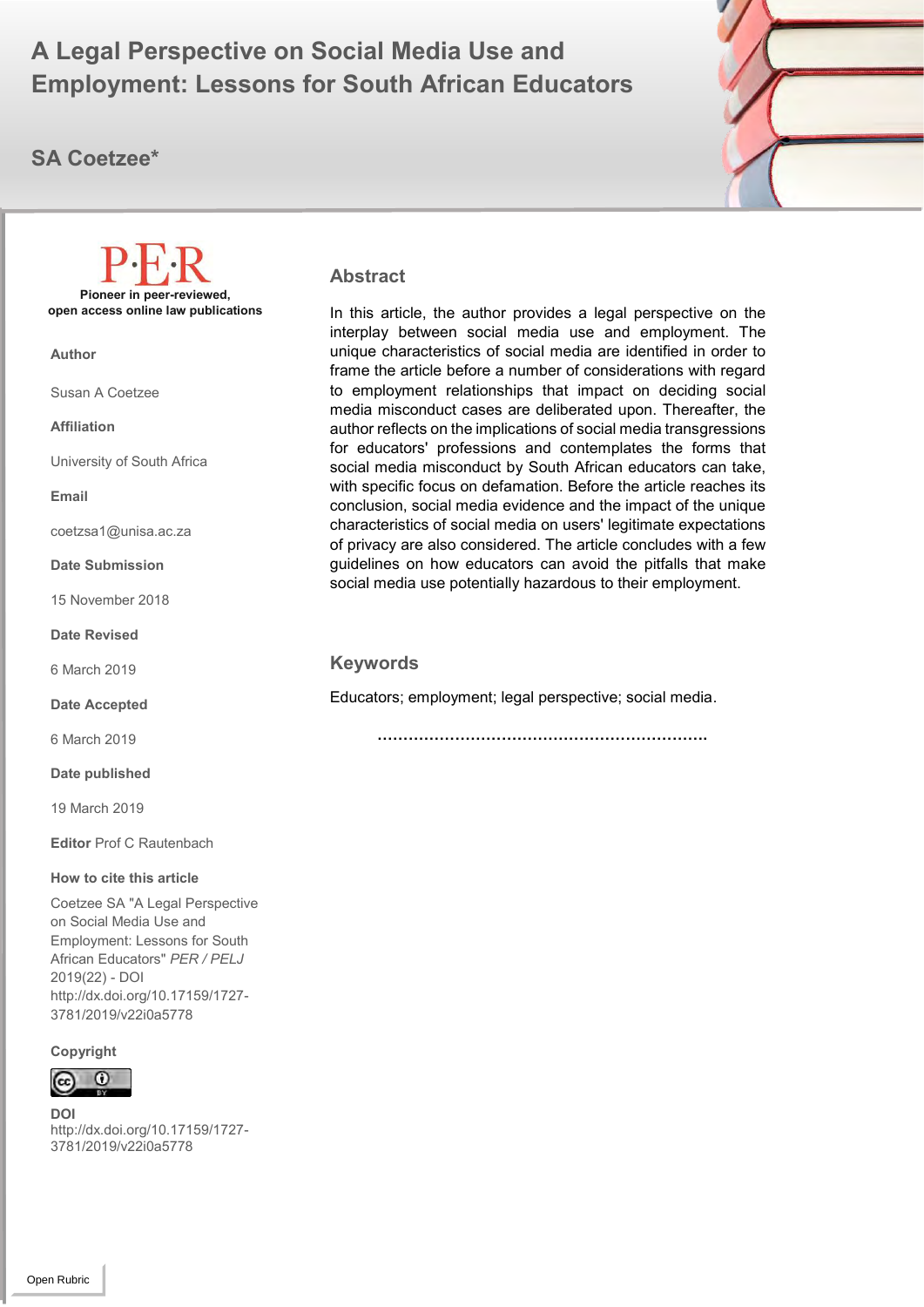## **1 Introduction**

Educators may labour under the misconception that their social network sites are personal and private and have nothing to do with their employers. They may feel secure in the protection offered by the divide between work and personal life and in their rights to privacy and freedom of expression. However, instances of unprofessional conduct and misconduct by educators – both of these in connection with their social media use – are on the rise.

Reference is made to a few of the substantial number of American cases involving educators and social media. The first is *Munroe v Central Bucks School District*, <sup>1</sup> which deals with an English educator who was dismissed for posting offensive comments about her learners and their parents on her blog. Her blog had only nine subscribers – all of them close friends –and did not include personal information such as her surname, workplace or address. The blog was not password protected, however, and learners succeeded in uncovering her identity. In blog entries posted while she was at work doing score cards she stated that, if she had to be truthful, she would have described the respective learners as a "complete and utter jerk in all ways", a "lazy asshole", a "dunderhead", an "A.I.R.H.E.A.D.", "rat-like", and a "whiny, simpering grade-grubber with an unrealistically high perception of own ability level". She also blogged that the parents of her learners were "breeding a disgusting brood of insolent, unappreciative, selfish brats".

*Land v L'Anse Creuse Public School Board of Education*<sup>2</sup> deals with an educator who was fired after photographs, taken in 2005 during a combined bachelor/bachelorette party, surfaced on social media. In the photographs she is shown engaged in a simulated act of fellatio with a male mannequin. She was dismissed for

engaging in lewd behaviour contrary to the moral values of the educational and school community, which undermined her moral authority and professional responsibilities as a role model for students.

 $\overline{a}$  Susanna Abigael Coetzee. BA Ed BEd MEd DEd (University of South Africa) Certificate Programme in Law LLB. Professor, Department of Educational Leadership and Management, University of South Africa. E-mail: coetzsa1@unisa.ac.za. The author wishes to extend her sincere gratitude to Stephan Krüger, Advocate of the High Court of South Africa, and Dr CA Hills for acting as critical readers.

<sup>1</sup> *Munroe v Central Bucks School District* 090415 FED3, 14-3509 (2015) 3.

<sup>2</sup> *Land v. L'Anse Creuse Public School Board of Education* 789 NW2d 458 2010 1.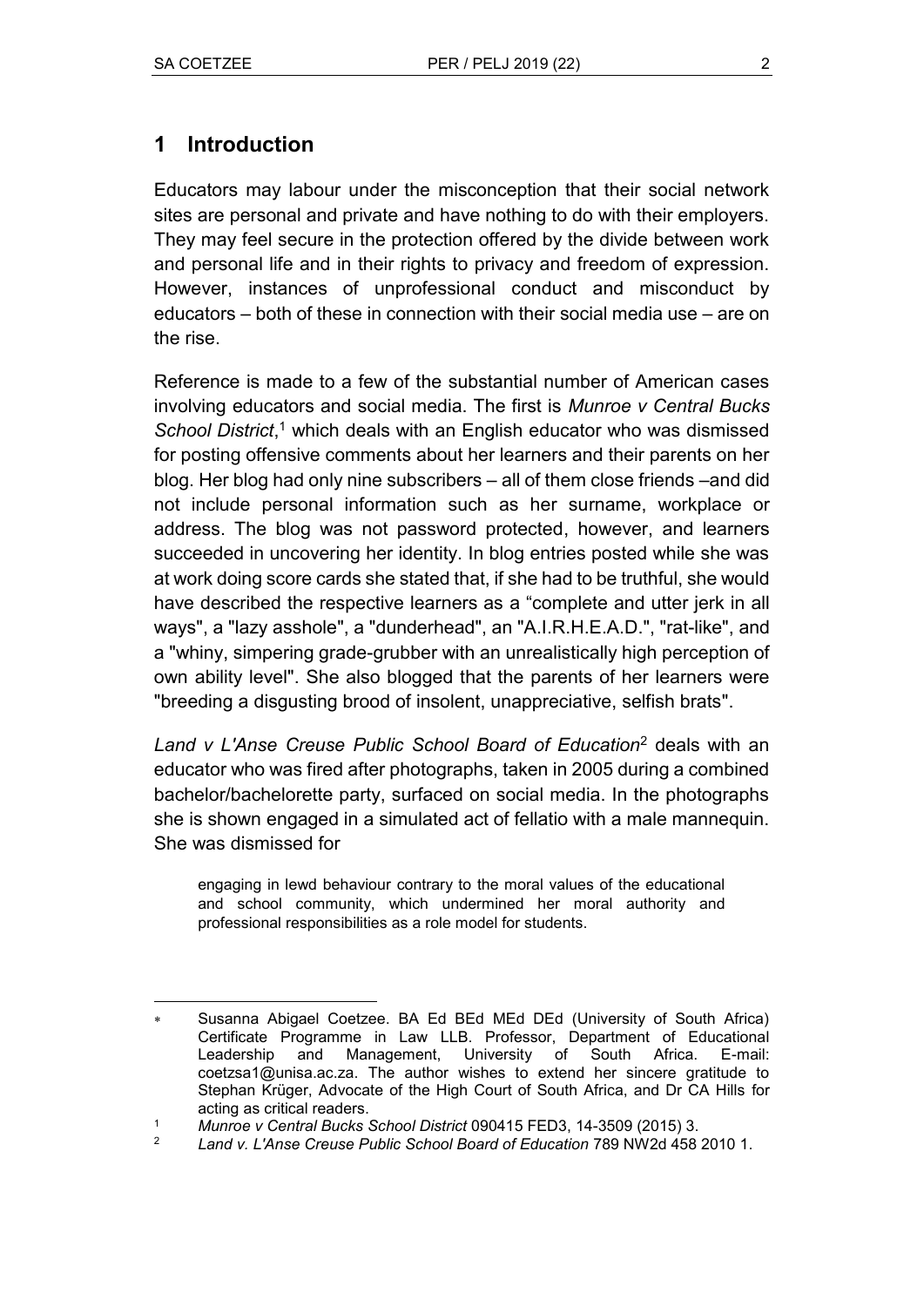The State Tenure Commission overturned the court a quo's decision, indicating that dismissal can be justified only by a finding of professional misconduct in instances where the misconduct has directly involved learners. The Michigan Appeal court upheld the commission's decision. A case dealing with unprofessional conduct involving learners is *Spanierman v Hughes.* It deals with an educator who created a MySpace account to which he invited his learners. The communication on the account was deemed unprofessional because he communicated with his learners in a "peer-like fashion", their banter included sexual innuendos and he posted photos of naked men. The educator voluntarily closed his account but went on to create a new account where he continued his unprofessional conduct. His contract was not renewed and the reason given was the disruptive effect that his mySpace account had had on the learning environment. $3$ 

In *State of Wisconsin v Ebersold*, <sup>4</sup> an educator who sent sexually explicit messages to a learner in an internet chat room was dismissed on the grounds that he had "verbally communicated a harmful description or narrative account to a child, contrary to WIS STAT § 948.11(2)(am) (2005-06)". The educator appealed his conviction, arguing that sending messages via a chatroom does not constitute verbal communication and that the Statute thus does not apply. The court disagreed.

In South Africa an employee who posted a photo of and made statements about a co-employee on Facebook was found guilty of overtly offensive behaviour during the resulting disciplinary hearing. At arbitration the finding was declared substantively and procedurally unfair, but by then the employee had already resigned and her chances of future employment had been negatively affected.<sup>5</sup> The last case referred to here is that of a lecturer at the University of Cape Town who is under investigation after making a Facebook post that the university described as "grave, unacceptable and disturbing" and as being in conflict with the university's values. According to a news report, the lecturer posted that "the #MenAreTrash movement is 'bullsh<sup>\*\*</sup>' and that women simply cannot attract quality men". The same lecturer posted that, while suffering from depression, he had considered raping and killing his two-year-old daughter.<sup>6</sup>

 $\overline{a}$ <sup>3</sup> *Spanierman v Hughes* 576 F Supp 2d 292 2008.

<sup>4</sup> *State of Wisconsin v Ebersold* 2007 WI APP 232.

<sup>5</sup> *MH v Rhodes University* (20 March 2017) 2017 7 BALR 785 (CCMA) paras 35, 40.

<sup>6</sup> Njilo and Chambers 2018 https://www.timeslive.co.za/news/south-africa/2018-08- 15-lecturer-in-facebook-row-faces-urgent-suspension-uct-insists/.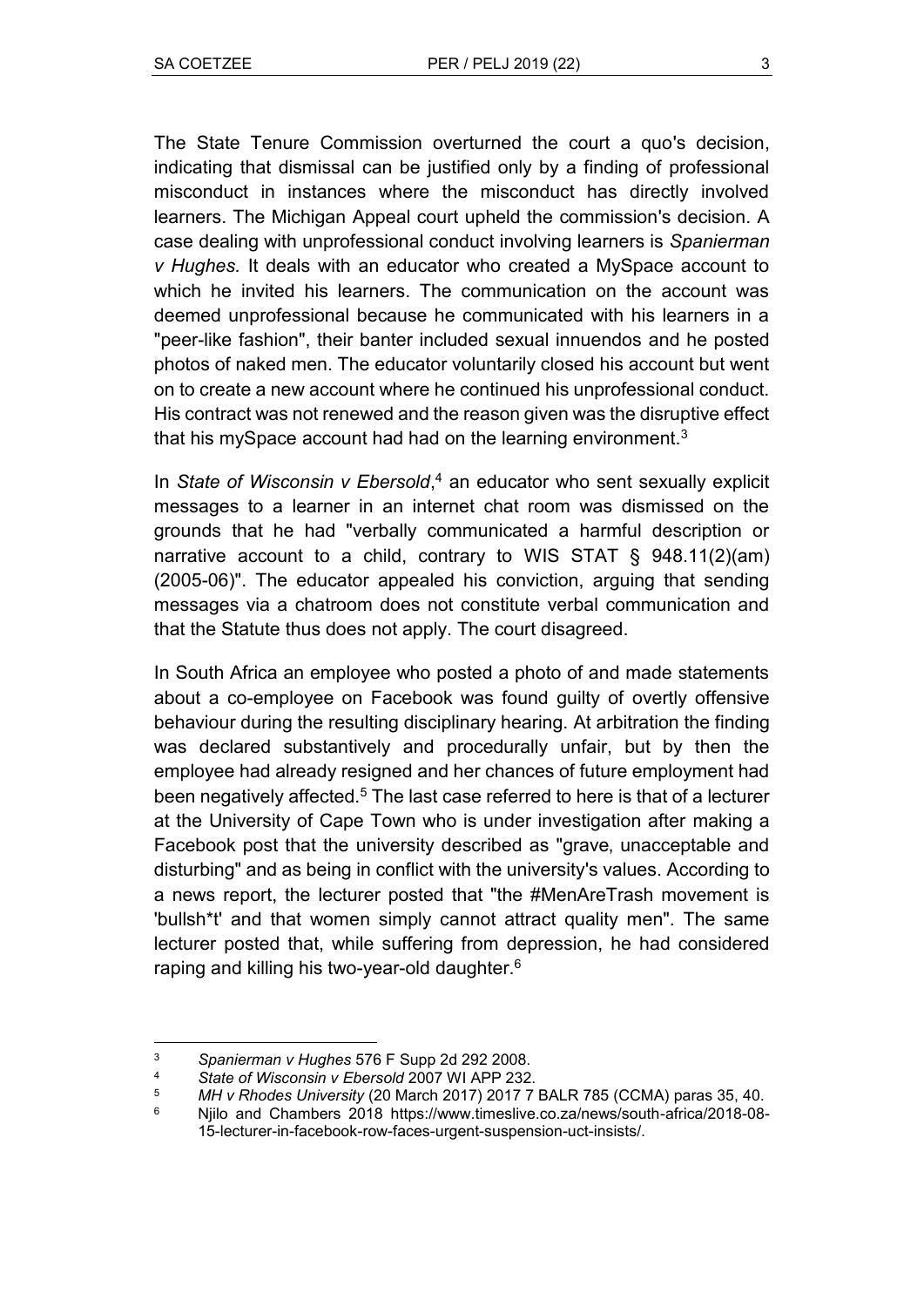It is evident that when social media are used indiscriminately, this can have serious employment implications for educators. In this article the author provides a legal perspective on the interplay between social media use and employment. She then draws lessons from this for South African educators on avoiding unprofessional social media conduct and social media misconduct. To frame this article, the unique characteristics of social media are discussed first.

## **2 Unique characteristics of social media**

Before looking at the unique characteristics of social media that can make the use thereof hazardous to educators' employment, it is necessary to define "social media". "Social media" are

forms of electronic communication (such as websites for social networking and microblogging) through which users create online communities to share information, ideas, personal messages, and other content (such as videos).<sup>7</sup>

Social media sites and applications include Facebook, WhatsApp, Twitter, MySpace, LinkedIn, YouTube and Instagram.<sup>8</sup> In this article Facebook is used as the primary example.

The first characteristic of social media that can make them hazardous to educators' employment are their so-called interactive, network or grapevine nature and their disposition to have a fluid, unidentifiable audience. <sup>9</sup> Static text is turned into dialogue and posts shared with *friends* on social media may well, through re-sharing and tagging, end up being read and commented on by an unknown number of people unfamiliar with the original sharer.<sup>10</sup> For example, two Facebook users who have a mutual *friend,* but who are not *friends* with each other, may gain access to posts made by each other when the mutual *friend* comments on a post made by either of them.<sup>11</sup> This was the case in *Hanniker / One and Only Cape Town* where the applicant made an offensive comment in response to a Facebook post by a colleague and where one of that colleague's Facebook *friends* saw the comment and reported it. The applicant denied making the posts and

 $\overline{7}$ <sup>7</sup> Merriam-Webster.com date unknown https://www.merriam-webster.com/ dictionary/social%20media.

<sup>8</sup> Beaver *et al* 2013 https://www.americanbar.org/content/dam/aba/adminis trative/litigation/materials/aba-annual-2013/written\_materials/15\_1\_social\_media\_ evidence.authcheckdam.pdf; Boyd and Ellison 2008 *JCMC* 212.

<sup>9</sup> Burkell *et al* 2014 *Inf Commun Soc* 975; Cain 2008 *Am J Pharm Educ* 2; Douglas 2015 *MALR* 367.

<sup>10</sup> Lam 2016 *Employee Relations* 420, 433.

<sup>11</sup> *Sedick v Krisray (Pty) Ltd* 2011 8 BALR 879 (CCMA) para 20.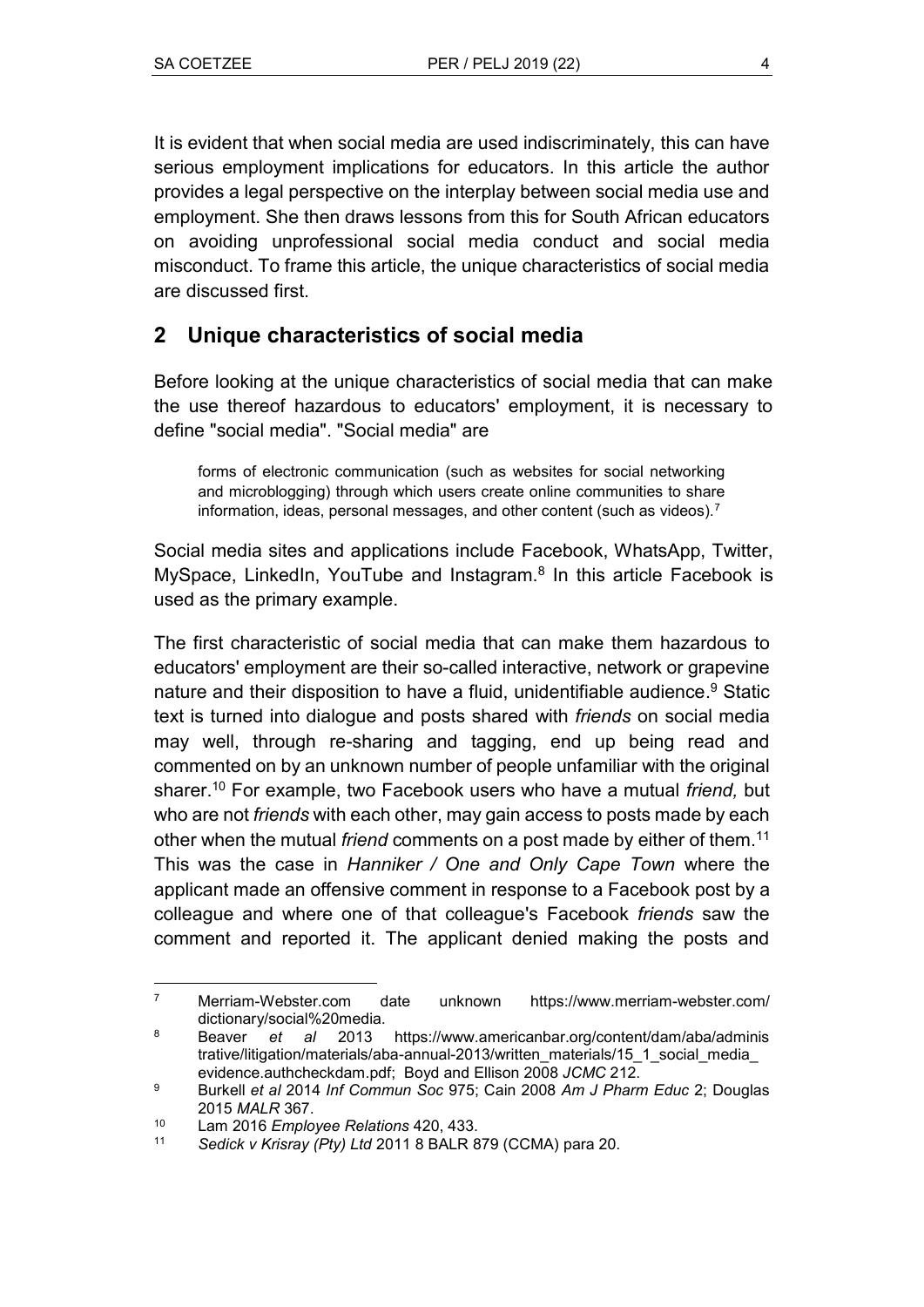argued that she had restricted access to her Facebook page and that her Facebook page must thus have been hacked. The commissioner brought it to her attention that since she had made the post on another person's Facebook page, she had had no control over who would have access to it.<sup>12</sup>

An employee was dismissed in *National Union of Food, Beverage, Wine, Spirits and Allied Workers Union obo Arendse / Consumer Brands Business Worcester* for gross misconduct because he had brought the company's name into disrepute by posting "false, derogatory, defamatory and racial statements/remarks about the company and its management" on his Facebook page.<sup>13</sup> In this case the supervisor gained access to these posts via the Facebook of a colleague who was a Facebook *friend* of the employee and the commissioner accepted this as a legitimate means of coming into possession of the publication.<sup>14</sup> In *US v Mereglido* the court held that the defendant had lost his legitimate expectation of privacy when he disseminated his message to his Facebook *friends*. It was thus not a Fourth Amendment violation to gain access to the defendant's Facebook profile through one of these *friends*. <sup>15</sup> This characteristic makes it almost impossible to destroy Facebook evidence. In *Pritchard v Van Nes* the defendant deleted her Facebook posts but the evidence could be obtained from the Facebook pages of her *friends* who commented on her posts.<sup>16</sup>

The second characteristic is that social media create a false sense of camaraderie and familiarity. Social media users tend to regard their social media *friends* in the same light as they do friends in the traditional sense, that is, as members of a close-knit group of people. <sup>17</sup> This characteristic makes users susceptible to being "catfished". The term refers to the creation of fake social networking profiles with the purpose of befriending someone, but with deceitful intentions.<sup>18</sup> In *National Union of Food, Beverage, Wine, Spirits and Allied Workers Union obo Arendse / Consumer Brands Business Worcester* the employee was catfished when the company opened a fake

 $\overline{a}$ <sup>12</sup> *Hanniker / One and Only Cape Town (Pty) Ltd* 2017 11 BALR 1191 (CCMA) paras 12, 18 (hereafter *Hanniker / One*).

<sup>13</sup> *National Union of Food, Beverage, Wine, Spirits and Allied Workers Union obo Arendse / Consumer Brands Business Worcester, a Division of Pioneer Foods (Pty) Ltd* 2014 7 BALR 716 (CCMA) para 3 (hereafter *National Union of Food, Beverage, Wine, Spirits and Allied Workers Union obo Arendse*).

<sup>14</sup> *National Union of Food, Beverage, Wine, Spirits and Allied Workers Union obo Arendse* paras 3, 10, 16.

<sup>15</sup> *US v Mereglido 2012 WL* 3264501 SDNY Aug 10, 2012 para 2 (hereafter *US v Mereglido*).

<sup>16</sup> *Pritchard v Van Nes* 2016 BCSC 686 63 para 31-31 (hereafter *Pritchard v Van Nes*).

<sup>17</sup> Amedie 2015 [http://scholarcommons.scu.edu/engl\\_176/2](http://scholarcommons.scu.edu/engl_176/2) 4, 9.<br>18 Amedie 2015 http://scholarcommons.scu.edu/engl\_176/2 10

Amedie 2015 [http://scholarcommons.scu.edu/engl\\_176/2](http://scholarcommons.scu.edu/engl_176/2) 10.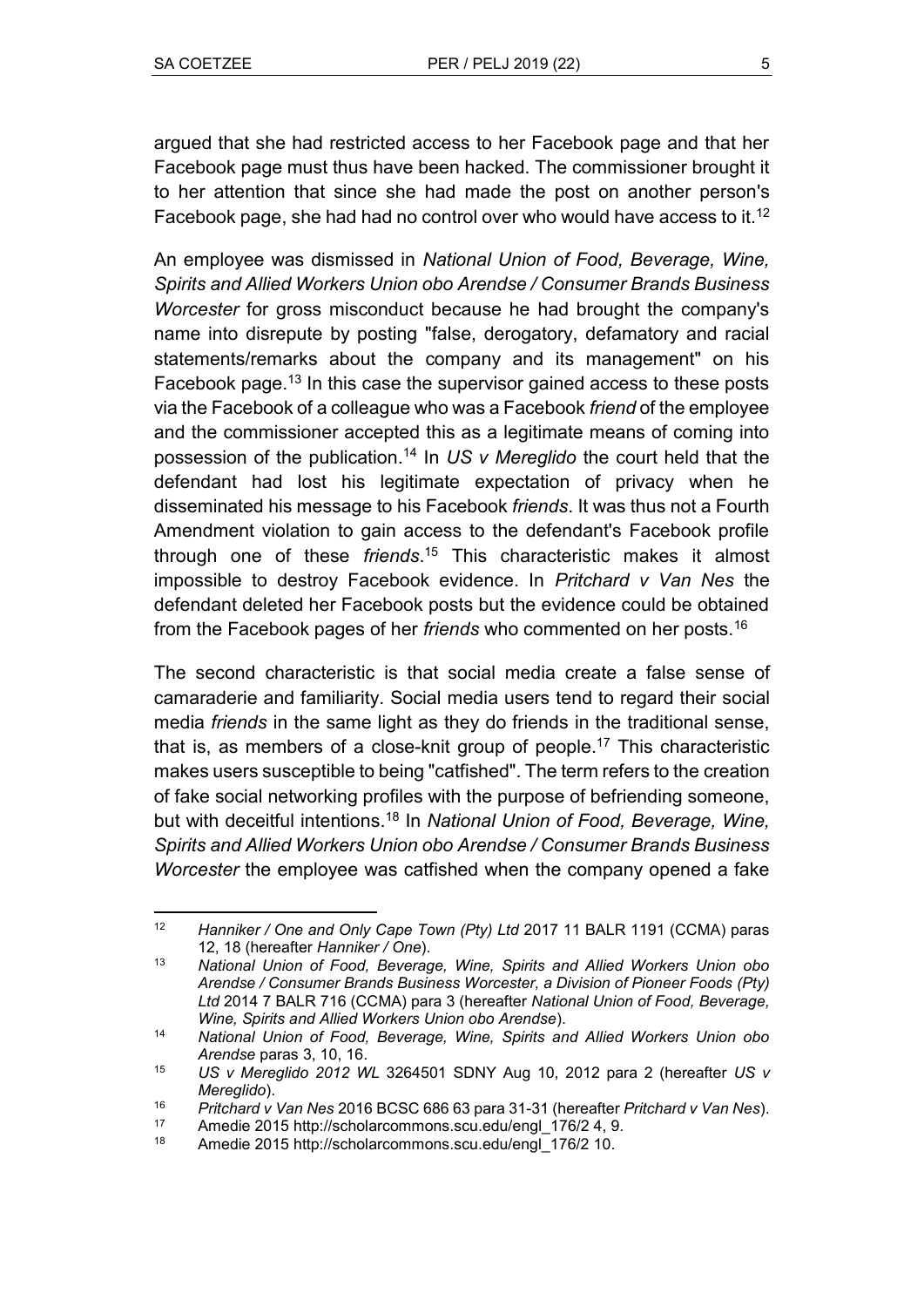account and sent the employee a friend request. The commissioner indicated that by readily accepting the invitation of a stranger the employee had made his posts public himself.<sup>19</sup>

The third characteristic of social media is the limited control that it allows users over their online identities. This sense of "über-connectivity" gives employees a false sense of attachment, control and empowerment.<sup>20</sup> Finding an audience tends to strengthen deindividuation, that is, losing oneself in the group, finding strength in the group, and forming a "toxic disinhibition".<sup>21</sup> Because social media act as echo chambers in which people can find confirmation of their views, users feel safe to use them to spread hate or false rumours, or to solicit support.<sup>22</sup> Lam<sup>23</sup> warns that, what an employee regards as voicing an opinion or complaint about work, the employer may regard as a threat to the reputation of the business.

The fourth characteristic is the limited control that social media allow users over their online identities. By creating a profile, one inadvertently shares personal information. Not only is a person's online identity created by the person's profile, but also by the digital footprint created by the information posted, "liked" or "shared", the groups the person associates with, and the persons he or she befriends. Even the comments other users leave on a person's Facebook site and the photos a person is tagged in become "testimonials" to a person's online identity.<sup>24</sup> It should be kept in mind that social media networks generate revenue through exposure, especially by allowing marketing companies to use information not protected by privacy settings. It is thus unlikely that networks will have social media users' best interests in mind when the disclosure of personal information is at stake, because a lack of privacy settings means higher rates of exposure and higher revenue.<sup>25</sup>

The fact that social media sites are public spaces which lack information security and confidentiality is the fifth characteristic that can make social media use hazardous to educators' employment. DeNardis<sup>26</sup> describes this

 $\overline{a}$ <sup>19</sup> *National Union of Food, Beverage, Wine, Spirits and Allied Workers Union obo Arendse* para 9.

<sup>20</sup> Ghoshray 2013 *N Ky L Rev* 616-617; Lam 2016 *Employee Relations* 433.

<sup>21</sup> Thomas 2018 https://www.thenational.ae/opinion/comment/there-s-strength-ofhate-in-numbers-on-social-media-1.763908.

<sup>22</sup> Thomas 2018 https://www.thenational.ae/opinion/comment/there-s-strength-ofhate-in-numbers-on-social-media-1.763908.

<sup>23</sup> Lam 2016 *Employee Relations* 433.

<sup>24</sup> Grimmelmann 2008-2009 *Iowa L Rev* 1153, 1174.

<sup>&</sup>lt;sup>25</sup> Spinelli 2010 Elon Journal of Undergraduate Research in Communication 59, 67.<br><sup>26</sup> DeNardis "Social Media Challenge to Internet Governance" 349.

DeNardis "Social Media Challenge to Internet Governance" 349.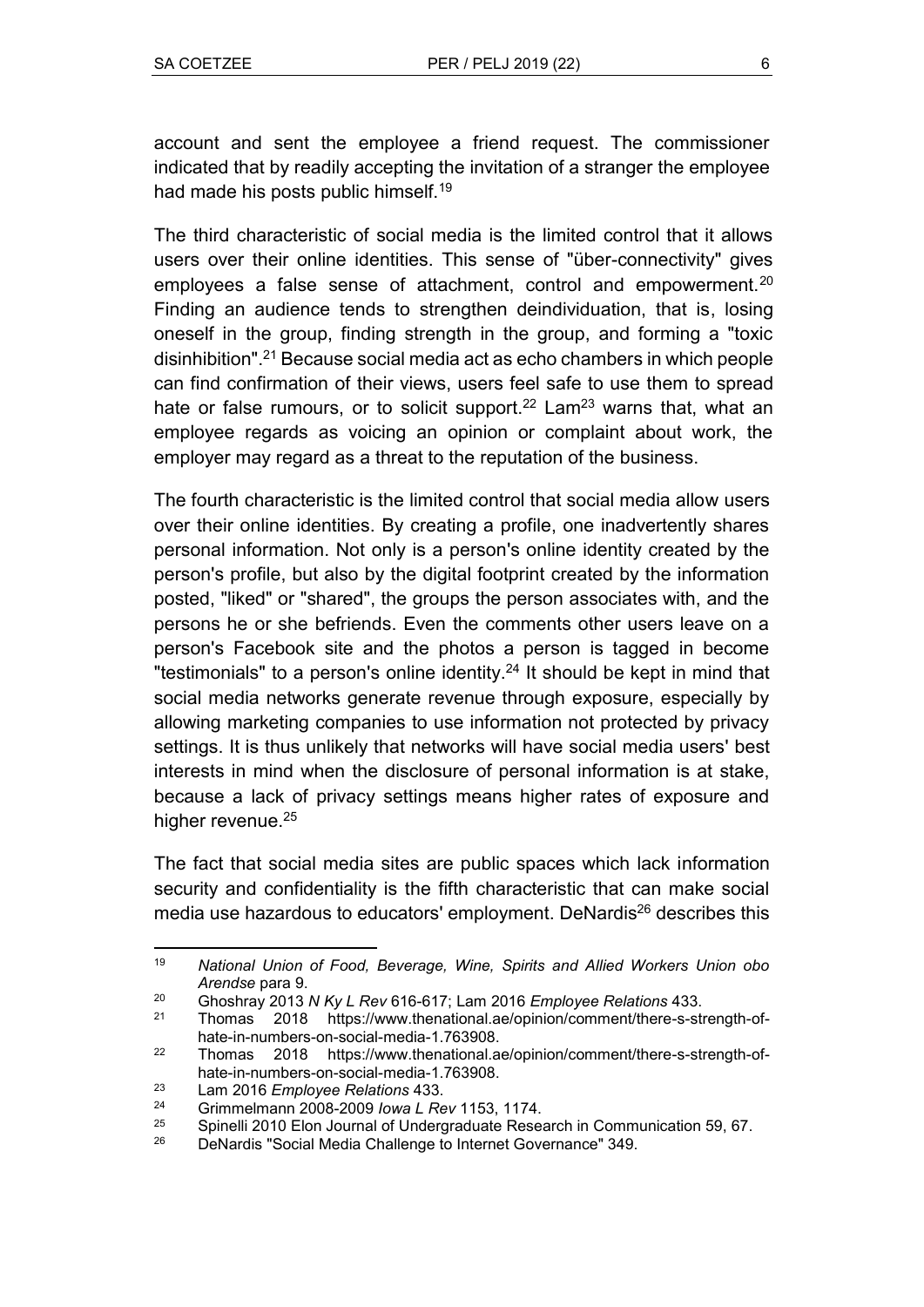as the "disconnect between perceptions of online anonymity and the technically embedded identity infrastructures". Even where a person creates a Twitter account or blog using a pseudonym, the identity infrastructures embedded in the technology will allow law enforcement to obtain identity information from the service provider.<sup>27</sup> Beaver *et al* refer to the fact that several American courts have held that defendants have no proprietary interest or expectation of privacy with regard to their tweets, because Twitter's terms of service contain a statement that a Twitter user provides Twitter with a licence to distribute to anyone at any time whatever the user tweets.<sup>28</sup> A warning that the personal information that users upload "may become publicly available" is also included in the *Facebook principles*. Principle 2, Ownership and Control of Information, contains a warning that privacy cannot be guaranteed:

People should have the freedom to decide with whom they will share their information, and to set privacy controls to protect those choices. Those controls, however, are not capable of limiting how those who have received information may use it, particularly outside the Facebook Service.<sup>29</sup>

Beaver *et al* and Spinelli warn that one should regularly check preferred settings because those may have changed as a result of updates. The default setting for new and updated features may be "public view".<sup>30</sup>

The last characteristic is the fact that social media posts are imminent in the sense that they are "out there" instantaneously and they can draw immediate responses.<sup>31</sup>

# **3 Employment relationship considerations in social media transgressions**

Employees are regarded as representing their employers who thus have a legitimate interest in protecting the image of the business.<sup>32</sup> Because inappropriate posts can be associated with the name of the business, the employer may face a backlash from customers, prospective customers and

 $27$ <sup>27</sup> DeNardis "Social Media Challenge to Internet Governance" 351.<br><sup>28</sup> Peaver at al., 2013 https://www.omerisanbar.org

<sup>28</sup> Beaver *et al* 2013 [https://www.americanbar.org/content/dam/aba/](https://www.americanbar.org/content/dam/aba/administrative/litigation/materials/aba-annual-2013/written_materials/15_1_social_media_evidence.authcheckdam.pdf) [administrative/litigation/materials/aba-annual-2013/written\\_materials/15\\_1\\_social](https://www.americanbar.org/content/dam/aba/administrative/litigation/materials/aba-annual-2013/written_materials/15_1_social_media_evidence.authcheckdam.pdf) media\_evidence.authcheckdam.pdf 8.

<sup>29</sup> Facebook 2018 [https://www.facebook.com/principles.php.](https://www.facebook.com/principles.php)

<sup>30</sup> Beaver *et al* 2013 https://www.americanbar.org/content/dam/aba/ administrative/litigation/materials/aba-annual-2013/written\_materials/15\_1\_social \_media\_evidence.authcheckdam.pdf 4; Spinelli 2010 Elon Journal of Undergraduate Research in Communication 62.

<sup>&</sup>lt;sup>31</sup> Homann Legal Implications of Defamatory Statements 18.<br><sup>32</sup> Thornthwaite 2016 Asia Rac I Hum Resour 334

<sup>32</sup> Thornthwaite 2016 *Asia Pac J Hum Resour* 334.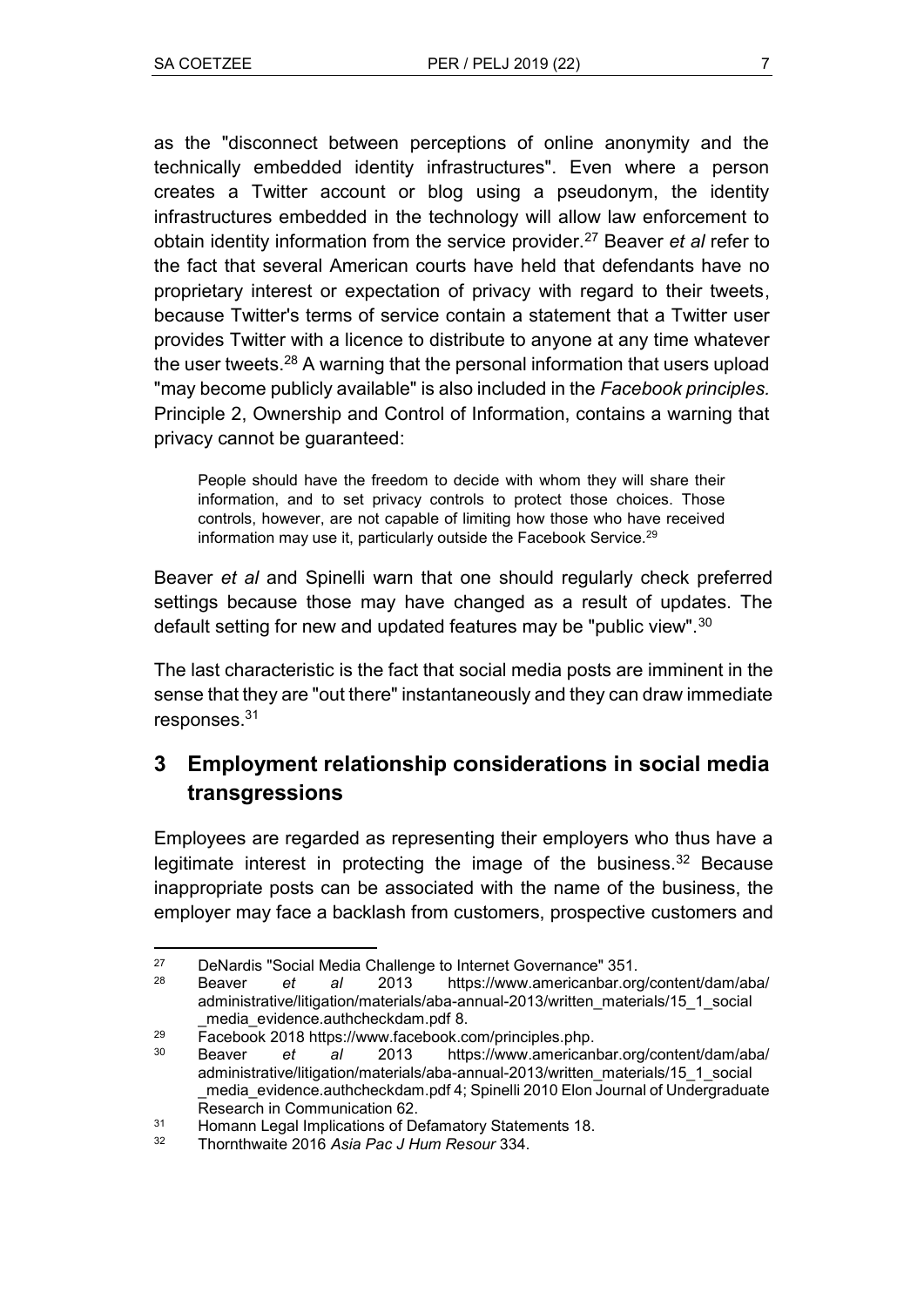other stakeholders as a result of an inappropriate post.<sup>33</sup> A case in point is *Media Workers Association of SA on behalf of Mvemve and Kathorus Community Radio* dealing with an employee's dismissal for tarnishing the image of Kathorus Community Radio's Board. The employee concerned was given a written warning subject to his issuing written apologies and posting an apology on Facebook for criticising the Board and calling the station manager a criminal. He failed to comply. $34$  Davey<sup>35</sup> argues that, because of the potential wide audience, the propensity for "brand damage" is particularly high in the case of social media misconduct. In fact, Mangan $36$  states that the concept of "business reputation" is at the core of United Kingdom employment rulings involving employees' social media use. As discussed below, educators' social media transgressions will not only affect the employer but will also affect the reputation of the school and profession.

The second consideration is the fact that employment relationships are based on the utmost good faith.<sup>37</sup> Common law compels employees to act in the best interests of the employer and to behave honestly. $38$  Employees who criticise or make derogatory remarks about their employer, institution or profession on social media open themselves up to disciplinary proceedings.<sup>39</sup> Behaviour that destroys trust and hampers proper performance and/or contractual obligations could make a continued employment relationship intolerable and provide grounds for dismissal.<sup>40</sup> It will be regarded as aggravating circumstances if an employee is dishonest and lies, for example about the privacy settings of his or her Facebook account.<sup>41</sup> In such an instance, even though the item posted on social media may not have been of a serious nature, the employer can defend dismissal

 $\overline{a}$ <sup>33</sup> Shange 2016 http://www.news24.com/SouthAfrica/News/yes-your-boss-can-fireyou-for-social-media-posts-attorney-20160202; Subramanien and Whitear-Nel 2013 *SAJLR* 11.

<sup>34</sup> *Media Workers Association of SA obo Mvemve and Kathorus Community Radio* 2010 31 ILJ 2217 (CCMA) para 5.7.

<sup>&</sup>lt;sup>35</sup> Davey 2016 https://www.golegal.co.za/off-duty-misconduct-in-the-age-of-socialmedia/.

 $36$  Mangan "Social Media in the Workplace" 210.

<sup>37</sup> Alfreds 2015 https://www.fin24.com/Tech/News/Privacy-is-dead-on-social-medialegal-expert-20151016.

<sup>38</sup> Jolly, Ellison and Wong 2014 *Governance Directions* 170.

<sup>39</sup> See, for example *Fredericks / Jo Barkett Fashions* 2011 JOL 27923 (CCMA); *National Union of Food, Beverage, Wine, Spirits and Allied Workers Union obo Arendse; Sedick v Krisray*.

<sup>40</sup> Thornthwaite 2016 *Asia Pac J Hum Resour* 340.

<sup>41</sup> See for example *Griffiths v Rose* 2011 FCA 30 paras 10, 52 (hereafter *Griffiths v Rose*); *Hanniker / One* paras 12, 18.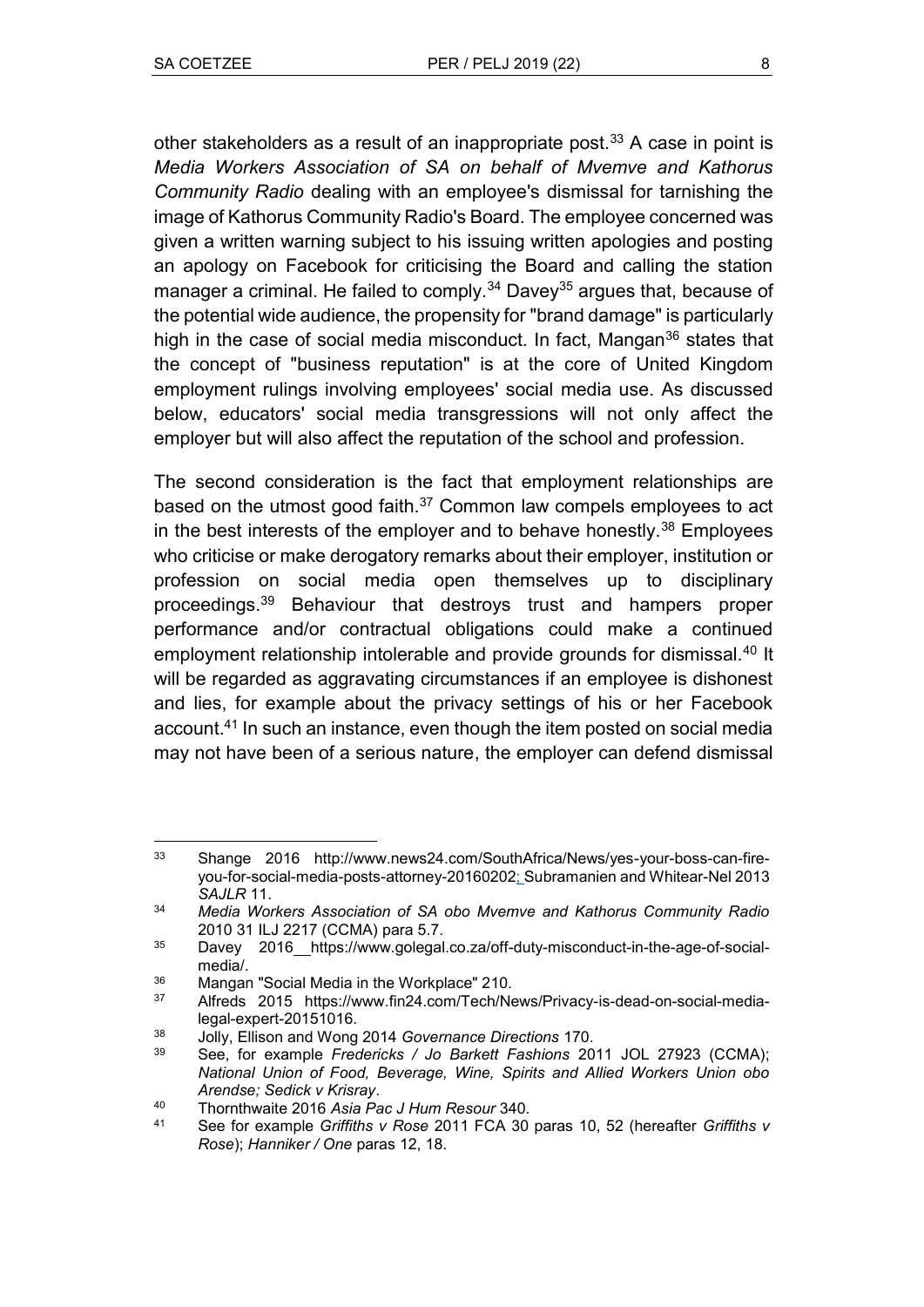by arguing that the dishonesty has made the employment relationship intolerable.<sup>42</sup>

The third consideration is the common law burden placed on employers by their liability for the delicts of their employees.<sup>43</sup> If discrimination, hate speech, harassment, violation of privacy or defamation via social media occurred "during the course and scope of employment", the employer can be held vicariously liable.<sup>44</sup> Employers can be held vicariously liable even in instances where the wrongful conduct took place outside the workplace if ʺobjectively there is a sufficiently close link between the employee's act and the purposes and business of the employer". $45$ 

The heads of the provincial departments of basic education are the employers of public school educators appointed in the so-called subsidised posts.<sup>46</sup> This means the state can be held vicariously liable for the wrongful conduct of these educators, not only in terms of common law, but also in terms of section 60(1)(a) of the *South African Schools Act* 84 of 1996. This section provides for statutory state vicarious liability with regard to public schools and stipulates that the state can be held vicariously liable for

any delictual or contractual damage or loss caused as a result of any act or omission in connection with any school activity conducted by a public school.

State vicarious liability also applies with regard to educators appointed in terms of section 20(4) of the *Schools Act* who are in the employ of the school.<sup>47</sup> It will not apply in relation to wrongful conduct which is not within the scope of employment or related to school activities. However, common law vicarious liability (as extended by the Constitutional Court) may apply in such instances.<sup>48</sup> There is also the argument that should the social media misconduct include, on the part of the department or school as organs of

 $\overline{a}$ <sup>42</sup> Item 3.4 of the Code of Good Practice: Dismissal Schedule 8 to the *Labour Relations Act* 66 of 1995.

<sup>43</sup> Van Vuuren 2015 https://www.werksmans.com/wp-content/uploads/2015/ 11/044191-WERKSMANS-legal-nov-legal-impacts.pdf.

<sup>44</sup> Subramanien and Whitear-Nel 2013 *SAJLR* 12.

<sup>45</sup> *Pehlani v Minister of Police* 2014 ZAWCHC 146 (25 September 2014*)* para 23.

<sup>46</sup> Section 1 of the *Employment of Educators Act* 76 of 1998.

<sup>47</sup> *EC for Education and Culture, Free State v Louw* 2005 ZASCA 85 (23 September 2005) paras 12-13.

<sup>48</sup> Coetzee 2018 *CARSA* 32. See *K v Minister of Safety and Security* 2005 ZACC 8 (13 June 2005) paras 44-45; and *F v Minister of Safety and Security* 2011 ZACC 37 (15 December 2011) paras 49-50.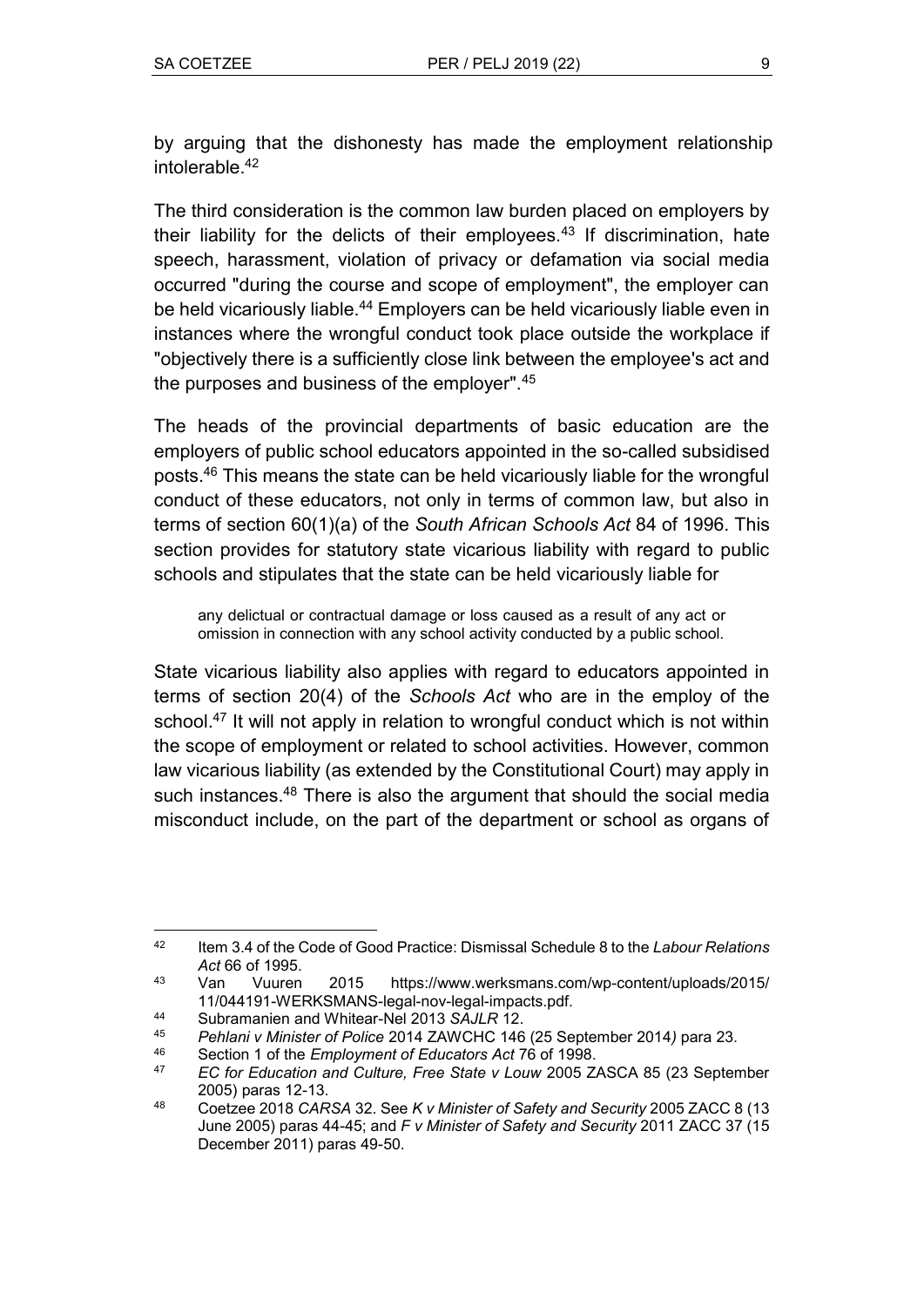state, a failure in their constitutional duty to "respect, protect, promote and fulfil the rights in the Bill of Rights", they can be held directly liable.<sup>49</sup>

The *Protection of Personal Information Act* 4 of 2013 also creates civil statutory vicarious liability for the invasion of privacy.<sup>50</sup> This Act gives expression to the right expressed in section 14(d) of the *Constitution* not to have the privacy of one's communications infringed upon.<sup>51</sup> It includes protection of the "informational privacy right", which comprises protection against "the unlawful collection, retention, dissemination, and use of personal information".<sup>52</sup> Scholars such as Gondwe, and Millard and Bascerano,<sup>53</sup> argue that employers should be regarded as "responsible parties" in terms of section 1 of this Act because employers determine the purpose of and means for the processing of the personal information of data subjects. As "responsible parties" employers can be held accountable for their employees' unlawful processing of personal information. Millard and Bascerano<sup>54</sup> contend that section 9(2) of this Act limits defences that employers can bring against statutory vicarious liability for delicts committed by their employees. They state that neither "good deeds", "pro-activeness" nor "wrongful conduct not occurring while the employee was at work" will suffice as a defence.

The last consideration is that employees' conduct may not negatively impact on employers' legitimate business interests.<sup>55</sup> Employers may be justified in limiting employees' right to freedom of expression when using the work's equipment. The use of the employer's computer after hours, irrespective of where this is done, is still regulated by the employer's policies. The defence of the applicant that certain WhatsApp conversations took place outside working hours and while he was off the work premises was rejected in *Masemola v Commission for Conciliation, Mediation and Arbitration.* Pienaar AJ held that the employer owes a duty to protect employees as well as others who have dealings with the employer against sexual harassment by his or her employees even outside the workplace and working hours (subject

<sup>49</sup> <sup>49</sup> See Coetzee 2018 *CARSA* 30-44.

<sup>50</sup> Millard and Bascerano 2016 *PELJ* http://dx.doi.org/10.17159/1727- 3781/2016/v19i0a555 3, 24, 31.

<sup>51</sup> Section 14(d) of the *Constitution of the Republic of South Africa*, 1996 (hereinafter the *Constitution*); Preamble of the *Protection of Personal Information Act* 4 of 2013.

<sup>52</sup> Roos 2012 *SALJ* 395; *Mistry v Interim National Medical and Dental Council* 1998 ZACC 10 (29 May 1998) para 23.

<sup>53</sup> Gondwe Protection of Privacy in the Workplace 273; Millard and Bascerano 2016

*PELJ* http://dx.doi.org/10.17159/1727-3781/2016/v19i0a555 1. <sup>54</sup> Millard and Bascerano 2016 *PELJ* http://dx.doi.org/10.17159/1727- 3781/2016/v19i0a555 4.

<sup>55</sup> Thornthwaite 2016 *Asia Pac J Hum Resour* 333, 349.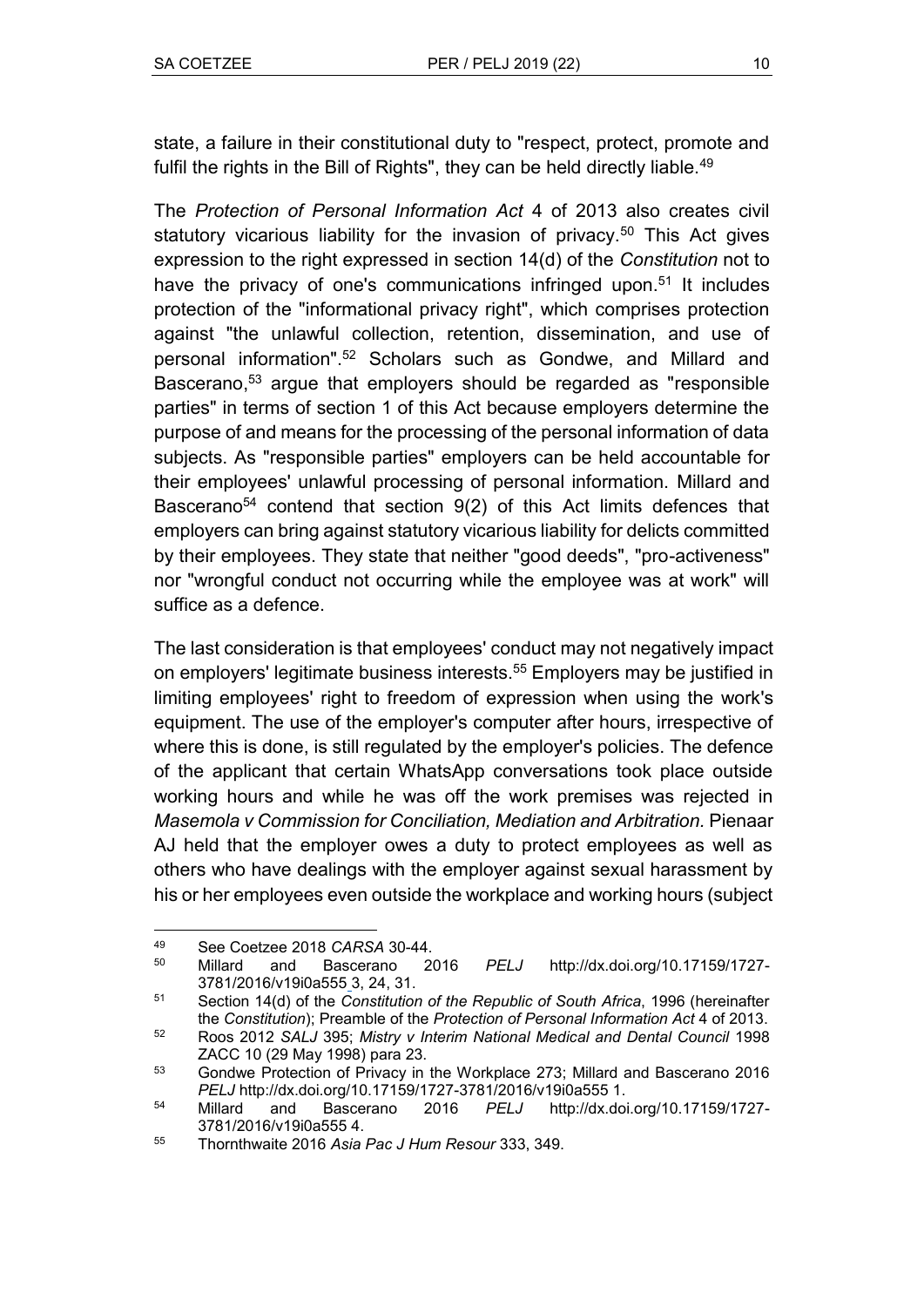to the within the scope of employment test). The commissioner concluded that the conversations clearly constituted sexual harassment and impacted on the relevant parties' work relationship.<sup>56</sup> In an Australian case, *Griffiths v Rose,* the employee watched pornography on the employer's computer after hours using his own internet connection. In this case the court emphasised that since the employer used the company's computer, the company, as the owner, could prescribe how it might be used.<sup>57</sup>

Employers' legitimate business interests also give them a legitimate right to extract productivity from their employees and to protect resources.<sup>58</sup> The excessive use of social media during working hours (for non-employment purposes) could constitute misconduct because it hampers employees' productivity and affects infrastructure costs negatively.<sup>59</sup> Social media use can attract spam. Spam can entice employees to stay online longer at the expense of the employer with a loss of productivity and the possibility that it could slow the network down, resulting in clogging, or even cause a network crash. $60$  A further business interest is found in the security risks such as viruses that internet-use holds and which could result in the loss of confidential information. $61$  Due to the nature of social media, by posting information about work an employee runs the risk of inadvertently disclosing sensitive or confidential information which could be very damaging to the employer.<sup>62</sup>

## **4 Educator professionalism and social media-related unprofessional conduct**

Educators represent their employer as well as the schools at which they work and the profession. The National School Public Relations Association of the United States of America maintains that what anybody involved with a school says or does "create[s] the images and forge[s] the relationships that build the reputation" of the school. Educators' actions and words in particular play a major role in building and protecting a school's reputation.<sup>63</sup>

<sup>56</sup> <sup>56</sup> *Masemola v Commission for Conciliation, Mediation and Arbitration* 2016 ZALCJHB 183 (17 May 2016) paras 14-17.

<sup>57</sup> *Griffiths v Rose* para 24.

<sup>58</sup> Subramanien and Whitear-Nel 2013 *SAJLR* 10.

<sup>59</sup> Du Toit 2018 https://labourguide.co.za/most-recent/1358-social-media-guidelineson-the-policy-for-employees-using-social-media-for-non-business-purposes; *Toker Bros (Pty) Ltd and Keyser* 2005 26 ILJ 1366 (CCMA) para 1.

<sup>60</sup> McGregor 2004 *SA Merc LJ* 644, 647, 649.

<sup>&</sup>lt;sup>61</sup> Gondwe Protection of Privacy in the Workplace 261.<br><sup>62</sup> Miller 2013 EDCC Quarterly 285

<sup>62</sup> Miller 2013 *FDCC Quarterly* 285*.*

<sup>63</sup> National School Public Relations Association date unknown https://www.nspra.org/cap.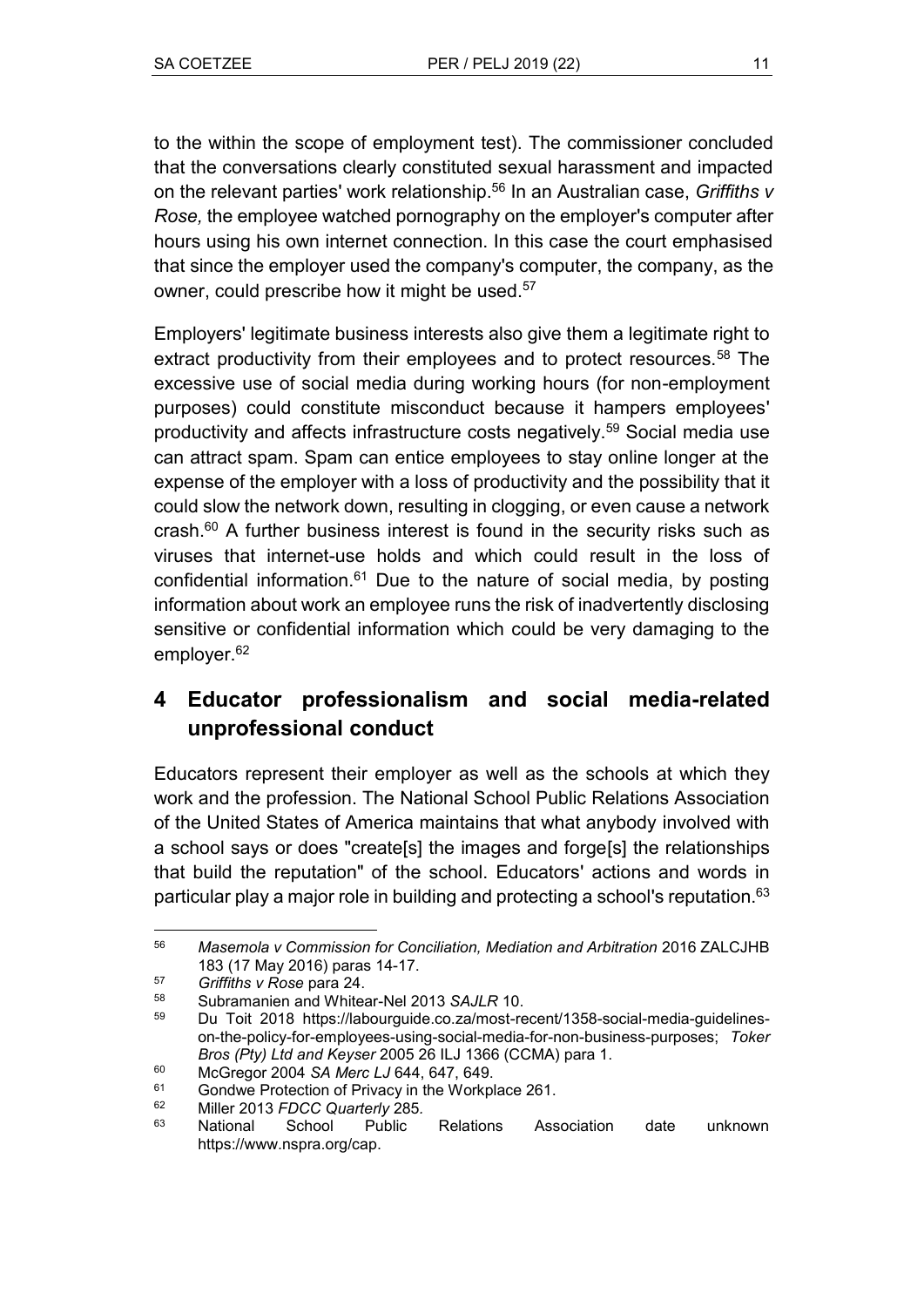In the light of the Supreme Court of Appeal's decision in *Media 24 v SA Taxi Securitisation,* a school's public image (its reputation) is worthy of protection and forms part of its patrimony. Compensation can be claimed for damage done to the school's reputation under the action *legis Aquiliae.*<sup>64</sup> In *Flocutt v Eisenberg*<sup>65</sup> Murray AJ stated that

[i]t is trite that not only private individuals, but also legal persona … have a right to their good name and unimpaired reputation and that the *dignitas* of companies can also be infringed.

The consequences for educators of their inappropriate use of social media are complex, due to the standard of professionalism educators are held to. $66$ During the first phase of their two-phase-study amongst first-year teacher education students at an American university, conducted before the participants were put through a process of professionalisation, Kimmons and Veletsianos $67$  found that most of the participants did not appreciate the impact that their current social media conduct could have on their future professional identities. At that stage the participants regarded only content related to illegal actions such as underage drinking and drug use as unprofessional content to be avoided when using social media. Kimmons and Veletsianos<sup>68</sup> concluded

[t]he reality of the situation, though, is that teachers cannot afford to lead the same lives that many other professionals can, and teacher education students only begin to realize this as they go through the process of professionalization.

Thus, by the time educators enter the profession they have already created online personae that may pose a danger to their professional reputations.<sup>69</sup> After the professionalisation process, participants in the study conducted by Kimmons and Veletsianos<sup>70</sup> described being subjected to a high professional standard as a necessary sacrifice because educators work with and are role models to children. Also Akiti, and Beckmann and Füssel,<sup>71</sup> observe that educators' professionalism and the expectations in relation to the fact that they work with children and are role models to children are

 $\overline{a}$ <sup>64</sup> *Media 24 v SA Taxi Securitisation* 2011 ZASCA 117 (5 July 2011*)* paras 43, 49, 64- 65.

<sup>65</sup> *Flocutt (Pty) Ltd v Eisenberg* 2016 ZAFSHC 200 (20 October 2016) para 6 (hereafter *Flocutt*).

<sup>66</sup> Akiti 2012 *Val U L Rev* 130-131; Bagley, Hargraves and DiGiacinto 2014 *Radiologic Technology* 380, 389.

<sup>67</sup> Kimmons and Veletsianos 2015 *Learn Media Technol* 498.

<sup>68</sup> Kimmons and Veletsianos 2015 *Learn Media Technol* 498.

<sup>69</sup> Cain 2008 *Am J Pharm Educ* 6.

<sup>70</sup> Kimmons and Veletsianos 2015 *Learn Media Technol* 488, 494.

<sup>71</sup> Akiti 2012 *Val U L Rev* 130-131; Beckmann and Füssel 2013 *De Jure* 559.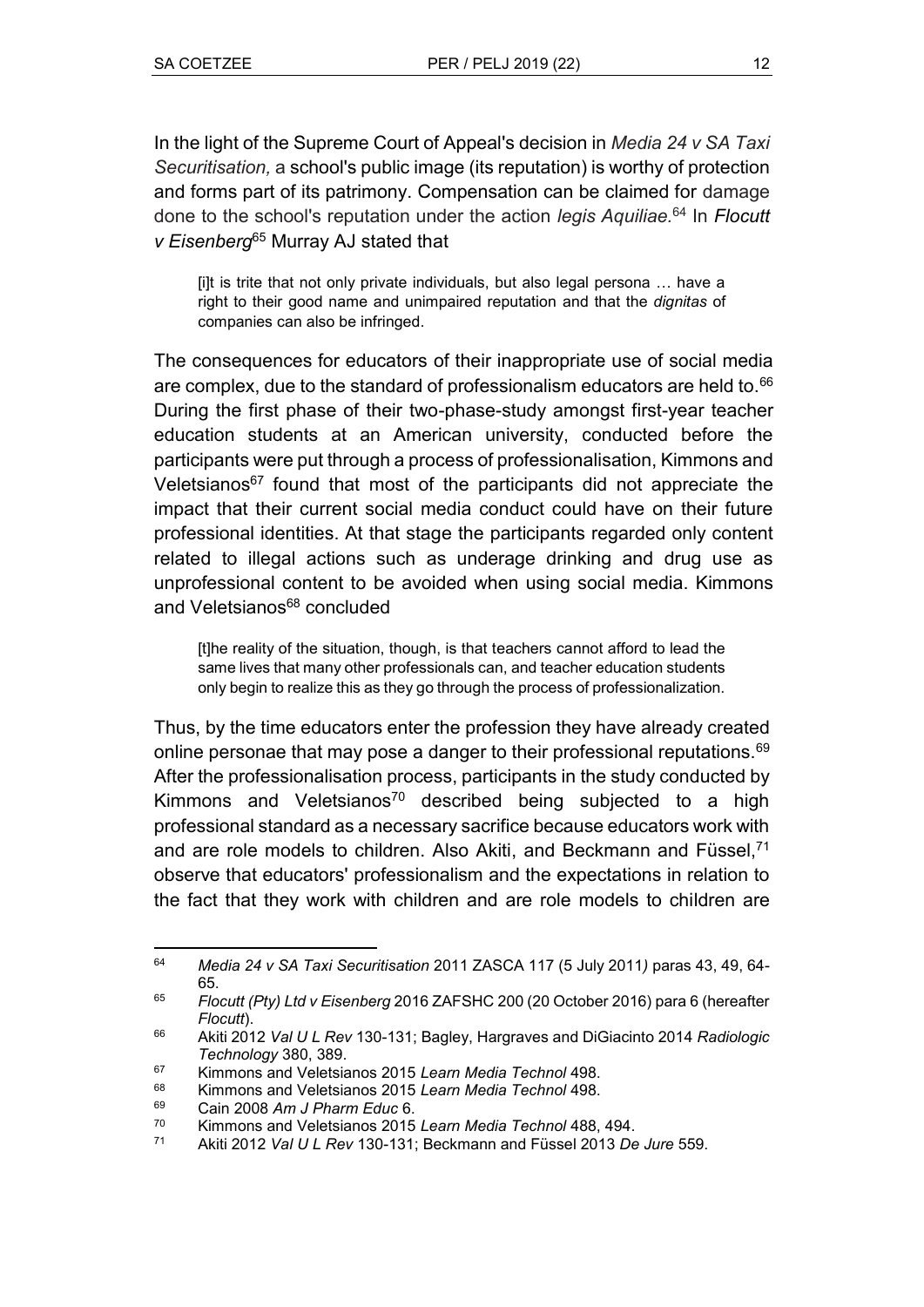central to any consideration of the role of educators. Page<sup>72</sup> concluded after studying 300 disciplinary orders against teachers from the General Teaching Council (GTC) for England that teacher professionalism extends to life outside the school and that teachers are held professionally accountable for their conduct inside and outside school. Akiti supports this view, <sup>73</sup> referring to several American court cases.

It is trite that in terms of the principle *imperitia culpae adnumeratur* that a unique expertise or professionalism will impact on the standard of reasonableness expected of persons exercising that skill or members of a particular profession.<sup>74</sup> Thus when determining whether an educator has committed a delict, the standard of reasonableness used will be that of a professional educator working with children and being a role model to those children.

South African educators' use of social media must be within the bounds of the SACE Code of Professional Ethics. Failure to adhere to it could result in an educator's being found in breach of this Code and deregistered.<sup>75</sup> Educators have the obligation to create, observe and keep intact professional boundaries so that they do not abuse the position of power which they acquire as a result of their professional status. They must regard teaching as a "noble calling", "act in accordance with the ideals of their profession" and not "bring the teaching profession into disrepute".<sup>76</sup> In addition to this general ethical principle, which will most probably always come into play in social media misconduct cases, several other ethical principles contained in the SACE Code of professional ethics can also be breached by inappropriate social media use. These include

• refraining from undermining the status and authority of colleagues, for example by not posting derogatory remarks about the department, principal or a school management team member;

 $72$ <sup>72</sup> Page 2013 *British Education Research Journal* 560.

<sup>73</sup> Akiti 2012 *Val U L Rev* 131, fn 47.

<sup>74</sup> Neethling and Potgieter *Law of Delict* 147.

Sections 21-23 of the South African Council for Educators Act 31 of 2000.

<sup>76</sup> SACE 2001 https://www.sace.org.za/assets/documents/uploads/sace\_24644-2017- 02-08-

Code%20of%20ethics%20Brochure%20FINAL%20PRINT%205%20SEPT.pdf paras 2.1, 2.4, 2.5.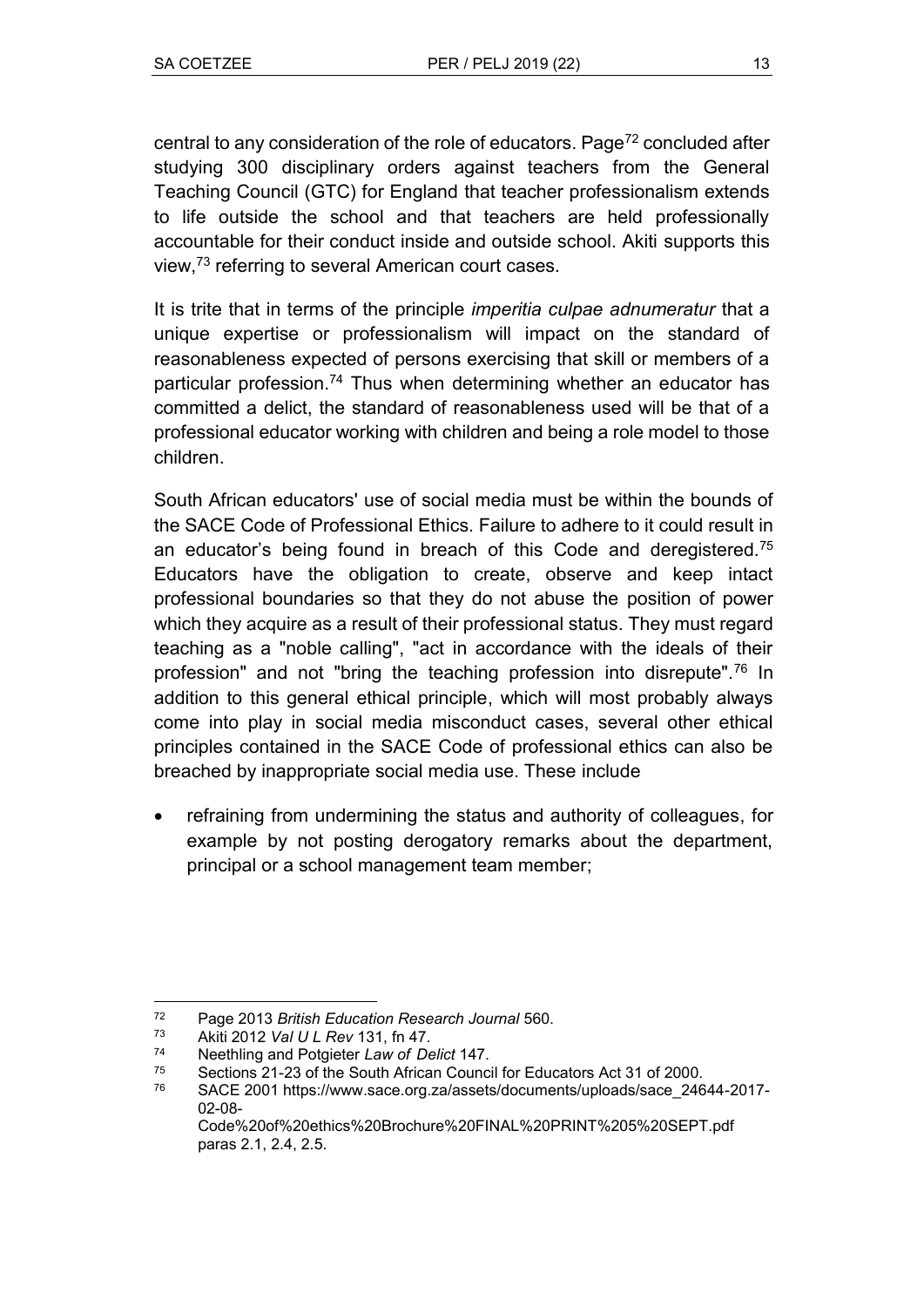- using proper procedures to address issues of professional incompetence or misbehaviour, for example by not making public disclosures about such issues on social media;
- promoting a harmonious relationship with parents, for example by not posting offensive comments about parents;
- using appropriate language and behaviour when interacting with colleagues, for example by not posting racist or sexist comments;
- avoiding humiliating or abusing colleagues or learners, for example by not using social media to sexually harass colleagues or to groom learners;
- serving the employer to the best of the educator's ability, for example by not using social media for non-work related activities during working hours; and
- refraining from discussing confidential and official matters with unauthorised persons, for example by not discussing learners' disciplinary matters, performance or HIV/AIDS status or the school's financial matters on social media sites.<sup>77</sup>

Unprofessional conduct will in most cases also constitute misconduct and, in some cases even a civil or criminal offence. It should be kept in mind that the unprofessional conduct will be dealt with by SACE and the misconduct by the employer.<sup>78</sup>

## **5 Educator social media misconduct**

Social media misconduct by public school educators is regulated by the *Employment of Educators Act* 76 of 1998 and in particular Schedule 2, which contains the Disciplinary Code and Procedures for Educators. Schedule 2 should be read with Schedule 8 (Code of Good Practice Dismissal) of the *Labour Relations Act* 66 of 1995.<sup>79</sup> When dealing with social media misconduct which cannot be classified as serious misconduct, the employer

 $\overline{a}$ <sup>77</sup> SACE 2001 https://www.sace.org.za/assets/documents/uploads/sace\_24644-2017- 02-08-Code%20of%20ethics%20Brochure%20FINAL%20PRINT%205%20SEPT .pdf paras 3.5, 4.1, 6.1, 6.3, 6.6, 8.2, 8.3.

 $^{78}$  Coetzee 2011 *CARSA* 52.

<sup>79</sup> Schedule 2, s 3(1) of the *Employment of Educators Act* 76 of 1998.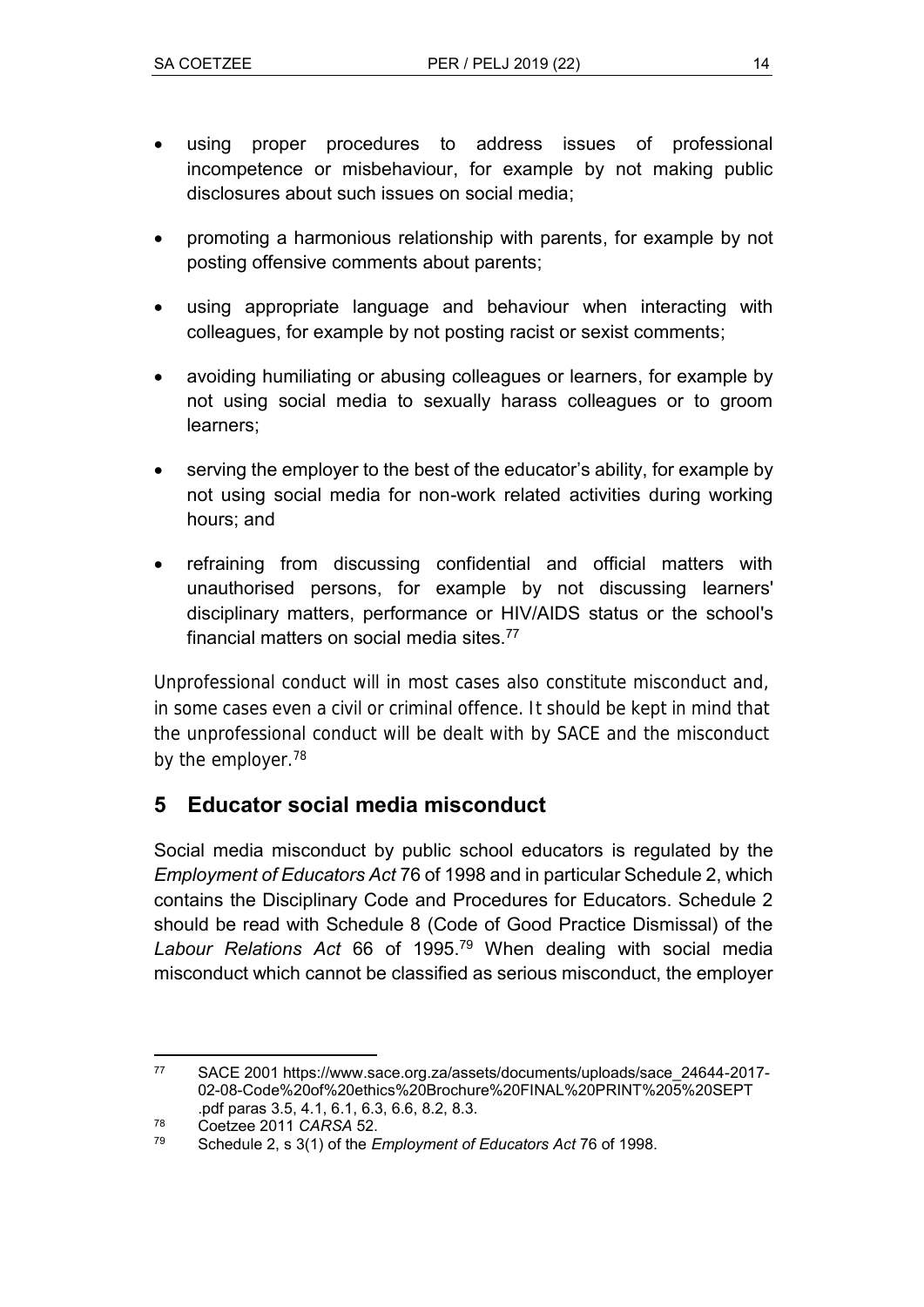will determine the seriousness of the misconduct by considering the following factors:

- (a) The extent to which the misconduct impacts on the work of the Department of Basic Education or provincial department of (basic) education, or the public school, …
- (b) The nature of the educator's work and responsibilities; and
- $(c)$  The circumstances in which the alleged misconduct took place<sup>80</sup>

Social media defamation may constitute misconduct in the form of unfair discrimination, where the defaming words unfairly discriminate on any of the grounds listed in section 9 of the *Constitution* and section 18(1)(k) of the *Employment of Educators Act* 76 of 1998 or analogous grounds.<sup>81</sup> The use of social media may also constitute misconduct if an educator:

- "without permission wrongfully ... uses the property of the State, a school...";
- "while on duty, conducts himself or herself in an improper, disgraceful or unacceptable manner";
- "displays disrespect towards others in the workplace or demonstrates abusive or insolent behaviour";
- "intimidates or victimises fellow employees, learners or students";
- "commits a common law offence".<sup>82</sup> Common law offences will include violations of personality interests such as a person's good name or reputation (defamation), dignity (insult) and privacy (disclosure of private facts).

### *5.1 Defamation as social media misconduct*

Unprofessional conduct will in most cases also constitute misconduct and in some cases even a civil or criminal offence. Neethling<sup>83</sup> emphasises that, because Facebook is in the public domain, posting private information about others will constitute a *prima facie* violation of privacy. If the post is also inappropriate and offensive, the post will be *prima facie* wrongful. If the post

 $\overline{a}$ <sup>80</sup> Schedule 2, s 3(3) of the *Employment of Educators Act* 76 of 1998.

Section 9 of the *Constitution*.

<sup>82</sup> Sections 18(1)(c), 18(1)(q), 18(1)(t), 18(1)(u), 18(1)(dd) of the *Employment of Educators Act* 76 of 1998.

<sup>83</sup> Neethling 2014 *LitNet Akademies* 40.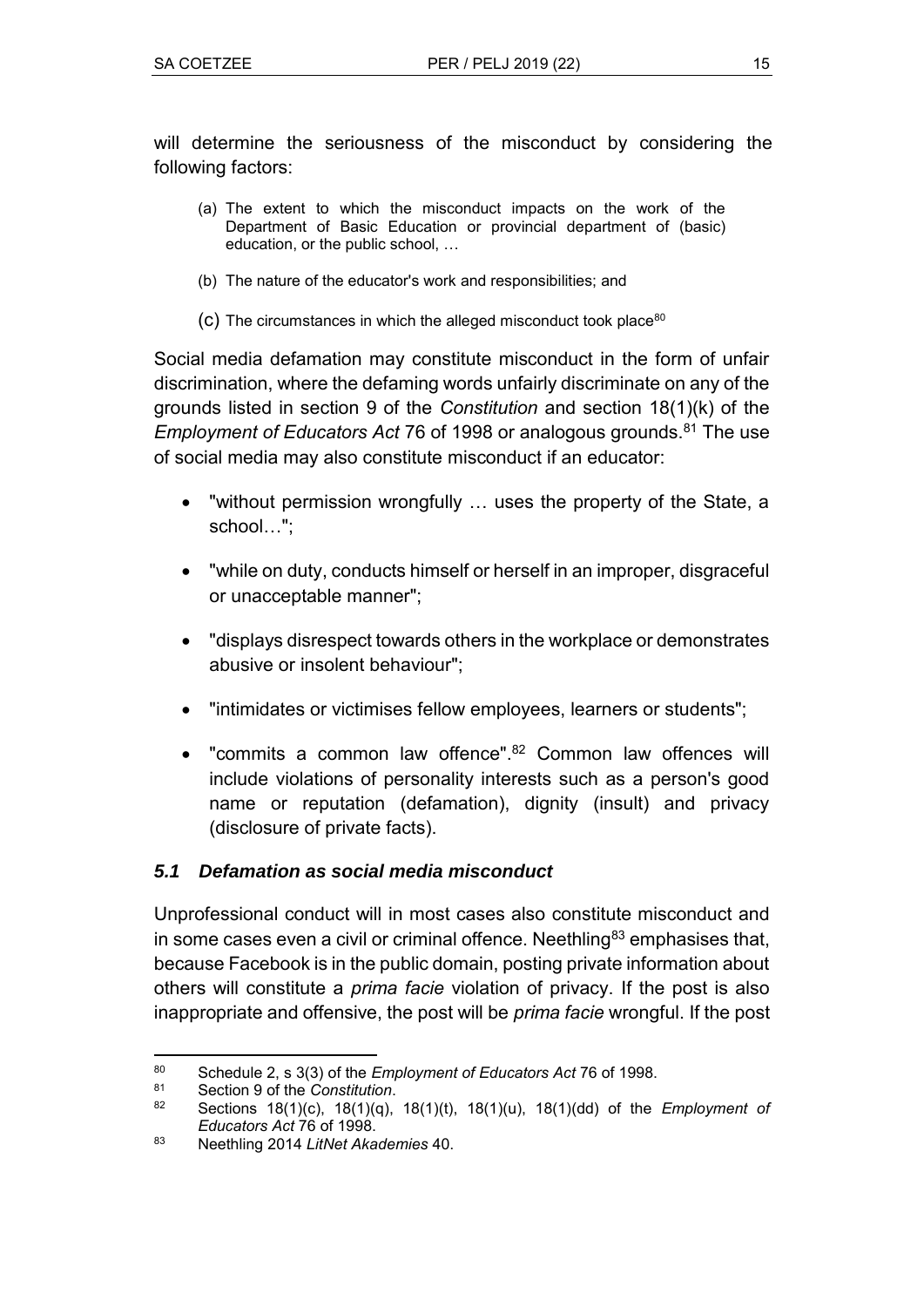cannot be justified, the *actio iniuriarum* could be used to claim satisfaction for the injury caused by way of damages. $84$ 

Due to the nature of social media, a presumption of publication is created as soon as a comment is posted on the internet. $85$  It is highly unlikely that this presumption will be rebutted, because publication is probable.<sup>86</sup> Once the defendant has established that a defamatory statement was published and the defendant was responsible for the publication, a further presumption is created that the statement was unlawful and intentional. The publisher of the statement must then rebut the presumption by proving that the statement is true and in the public interest or benefit, or constitutes fair comment.<sup>87</sup> With regard to the defence of truth and of being in the public interest, Willis J emphasises in *H v W*<sup>88</sup>

In our law, it is not good enough, as a defence to or ground of justification for a defamation, that the published words may be true: it must also be to the public benefit or in the public interest that they be published. A distinction must always be kept between what 'is interesting to the public' as opposed to 'what it is in the public interest to make known'.

It may be wise to note that how the inappropriate comments are phrased will affect whether they are regarded as fair comment or not. In *Flocutt v Eisenberg* Murray AJ refers to the fact that the respondent's defamatory warnings phrased as "purported factual statements" do not invite other persons to form a subjective perception about them and are based on unsupported allegations of other persons and can thus not be regarded as fair comment.<sup>89</sup> Liability for defamation can arise even from innuendos. Saunders J confirmed in *Pritchard v Van Nes*<sup>90</sup> that, if a reasonable reader would draw a defamatory innuendo from the words, liability will arise.

Educators' employment may also be affected if they respond positively to an inappropriate post. Neethling and Potgieter<sup>91</sup> emphasise that

not only the person with whom the defamatory remarks originated, but also any person who *repeats*, *confirms*, or even *directs attention* to them, will in principle be responsible for the publication.

 $84$ <sup>84</sup> Neethling 2014 *LitNet Akademies* 40.

<sup>85</sup> Nel 1997 *CILSA* 167.

<sup>86</sup> Neethling, Potgieter and Visser *Neethling's Law of Personality* 133.

<sup>87</sup> *Khumalo v Holomisa* 2002 ZACC 12 (14 June 2002) para 18; Maharaj 2015 *De Rebus* 28; Neethling and Potgieter *Law of Delict* 357; Nel 1997 *CILSA* 167.

<sup>88</sup> *H v W* 2013 ZAGPJHC 1 (30 January 2013) para 27 (hereafter *H v W*).

<sup>89</sup> *Flocutt* para 43.

<sup>90</sup> *Pritchard v Van Nes* para 66.

<sup>91</sup> *Flocutt* para 9; Neethling and Potgieter *Law of Delict* 354.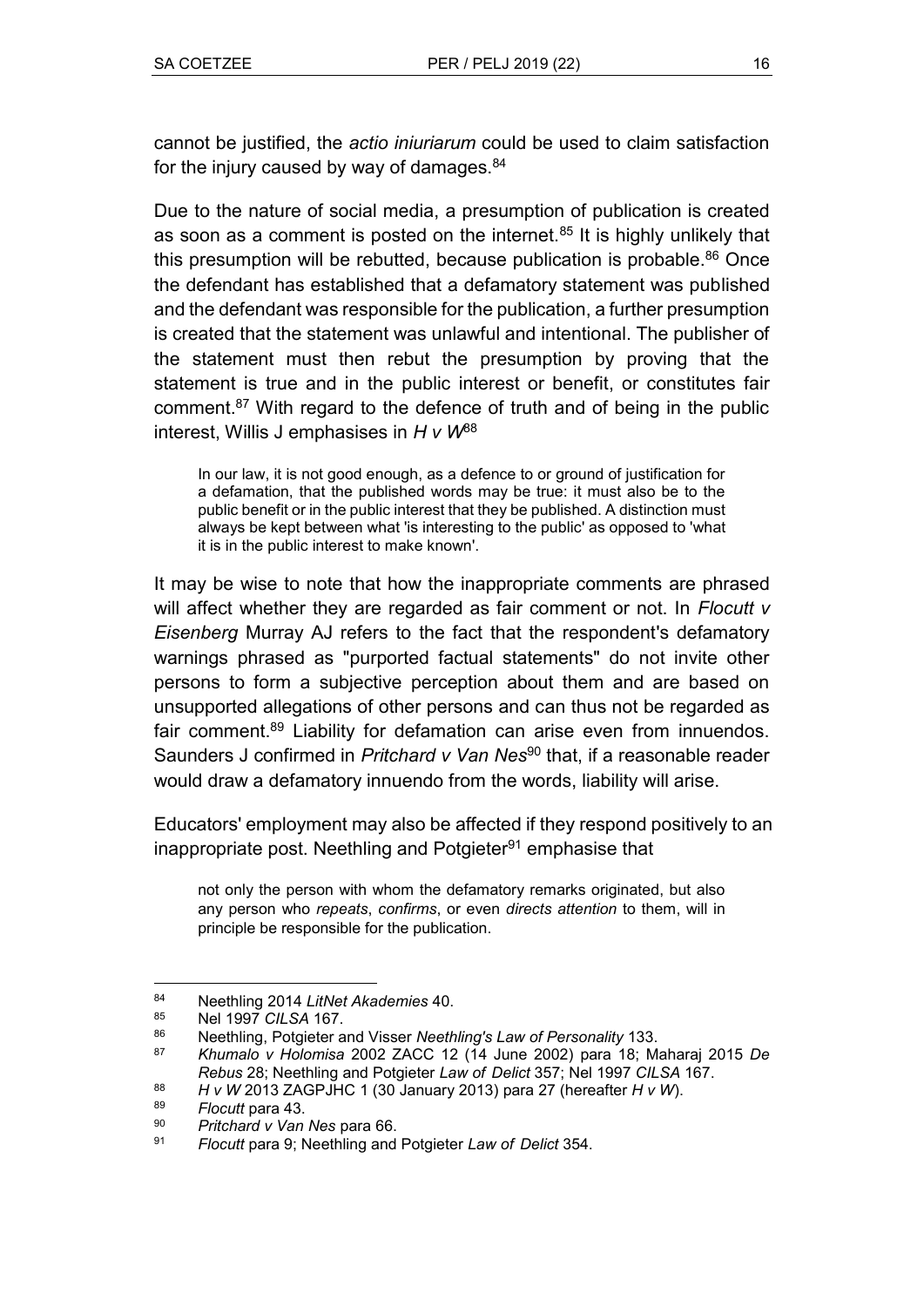There are many points of production or possible creators.<sup>92</sup> Davey states that everyone in the chain of publication and who has contributed to the publication of the defamatory statement is liable.<sup>93</sup>

One can be held liable for third-party defamatory comments on one's social media site. In *Pritchard v Van Nes* the Supreme Court of British Columbia considered liability for third-party defamatory comments which hinted at the fact that a specific music teacher was a paedophile. Saunders J identified three modes of defamation present in that case: the defendant's own defamatory innuendos posted on her Facebook page, the republication of these remarks by others, and then the defamatory remarks made in response to the defendant's posts. $94$  The judge applied the three exceptions (as identified by Brown in *The Law of Defamation in Canada* 1994) to the rule that a person can be liable for his or her own defamatory publications only. Where the information republished is the same or substantially the same as the original, a person can be held liable for third party defamatory comments if (1) the defendant intended or has authorised others to publish defamatory comments on his or her behalf, (2) the defendant published the defamatory comments to a person who is under a moral, legal or social duty to repeat the comments to another person and (3) the responsive remarks were the natural and probable result of his or her publication.<sup>95</sup>

The principle that a non-creator of offensive posts can be held liable was confirmed in *Dutch Reformed Church Vergesig vs Rayan Sooknunan*. <sup>96</sup> This case deals with an application by the Church for an order interdicting Sooknunan/GDWM from publishing certain harmful allegations and comments. Sooknunan (or GDWM) was found to be the creator of the Facebook page and to have allowed harmful comments to be posted on it. The reasoning behind the principle that a person can be held liable for what a third party has posted on his or her social media sites is that if one creates the opportunity (space) for unlawful content to be published, one will be regarded as the publisher and will be held responsible for the content of that space/pages.<sup>97</sup> This is especially important for those who create blogs or discussion forums. In *Isparta v Richter,* the second defendant did not post any comments but was tagged in the first defendant's posts. Hiemstra J held

 $\overline{a}$ 92 Homann Legal Implications of Defamatory Statements 17.

<sup>93</sup> Davey 2015 http://www.golegal.co.za/social-media-in-the-workplace/ 17.

<sup>94</sup> *Pritchard v Van Nes* para 63.

<sup>95</sup> *Pritchard v Van Nes* paras 78-84.

<sup>96</sup> *Dutch Reformed Church Vergesig v Rayan Sooknunan* 2012 6 SA 201 (GSJ) (hereafter *Dutch Reformed Church Vergesig vs Sooknunan*).

<sup>97</sup> *Dutch Reformed Church Vergesig vs Rayan Sooknunan* para 49.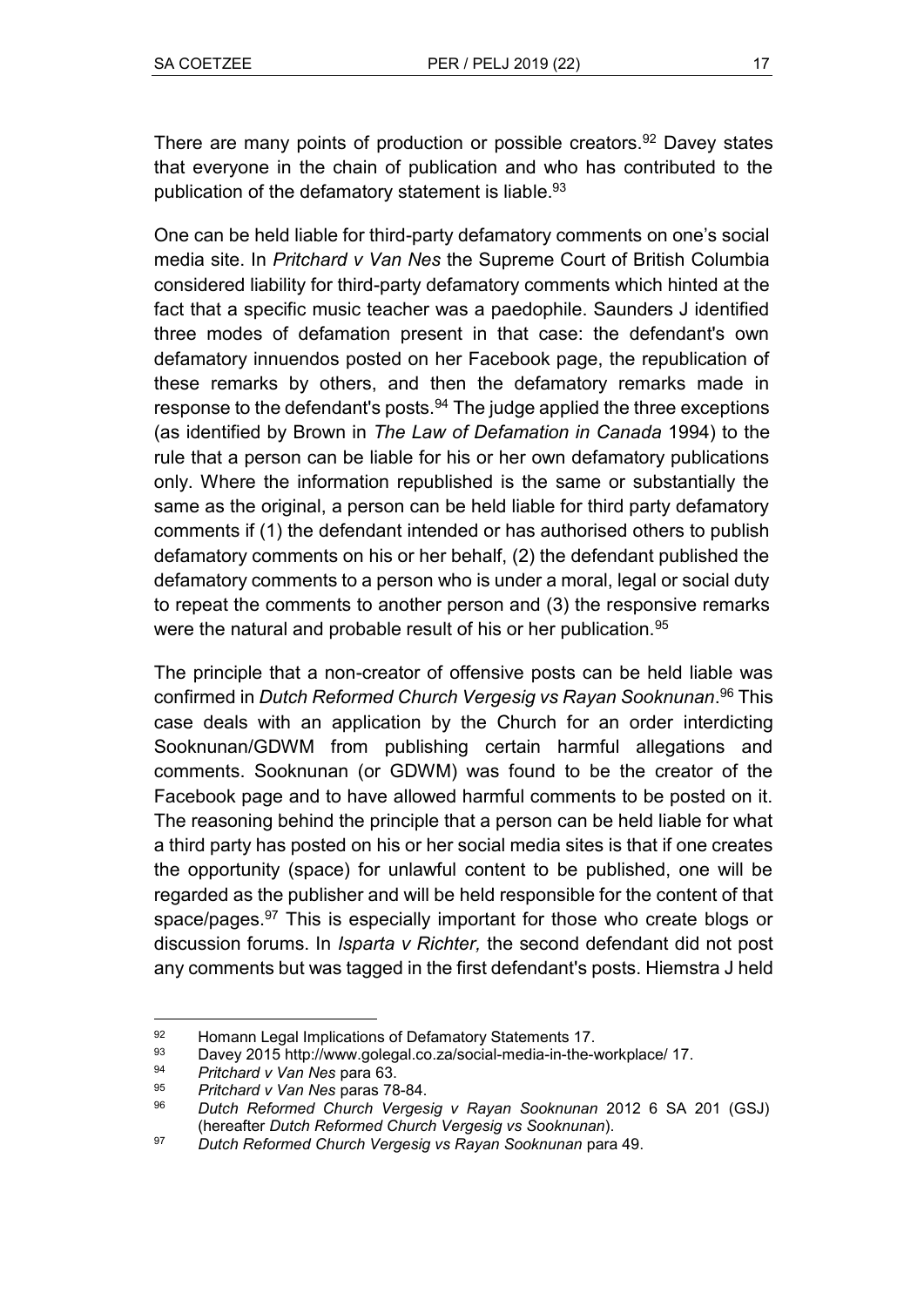that the second defendant was as liable as the first defendant because, though not the author of the postings, he knew about them and allowed his name to be associated with that of the first defendant.<sup>98</sup>

Even where an employee does not identify his or her employer by name, he or she can still be found to have damaged the employer's reputation. In *Sedick v Krisray*<sup>99</sup> the commissioner held that though the employer was not identified, the parties to the communication included former and current employees and this made the employer identifiable. It was held in *Isparta v Richter*<sup>100</sup> that

[i]f a plaintiff is not directly referred to in the defamatory statement, the plaintiff must plead the circumstances which would have identified him or her to the addressees.

The 2-question-test to determine whether defamatory material refers to the plaintiff where the plaintiff is not directly named was set out by Viscount Simon LC in *Knupffer v London Express Newspapers*. <sup>101</sup> This test was consolidated into a one-question-test, that is, whether the defamatory words can be "understood to be published of and concerning the plaintiff".<sup>102</sup> One aspect that will render the employer identifiable is when the employer or place of employment are identified on the employee's social media profile. If an employee has identified either his or her employer or place of employment on his or her social media profile, and especially if access to the site is not restricted, it will be almost impossible to rely on the fact that the employer or place of work was not mentioned in the defamatory post.<sup>103</sup> If an employee has co-employees as social media *friends,* enough information may exist, even though not mentioned on the social media site, that may make the institution, department or co-employee recognisable to these *friends*. 104

Douglas<sup>105</sup> argues that, because of the sharing function, defamation by social media has the potential to be more damaging than other comparable defamatory matter and could equally draw higher awards of damages. This

 $\overline{a}$ <sup>98</sup> *Isparta v Richter* 2013 ZAGPPHC 243 (4 September 2013) para 35 (hereafter *Isparta v Richter*).

<sup>99</sup> *Sedick v Krisray* para 53.

<sup>100</sup> *Isparta v Richter* para 20.

<sup>101</sup> *Knupffer v London Express Newspapers* 1944 UKHL 1 para 3.

<sup>102</sup> *South Africa Associated Newspapers Ltd v Estate Pelser* 1975 4 SA 797 (A) para 810C.

<sup>103</sup> Karlen 2014 *Allied Academies International Internet Conference* 56.

<sup>104</sup> Bagley, Hargraves and DiGiacinto 2014 *Radiologic Technology* 380.

<sup>105</sup> Douglas 2015 *MALR* 371.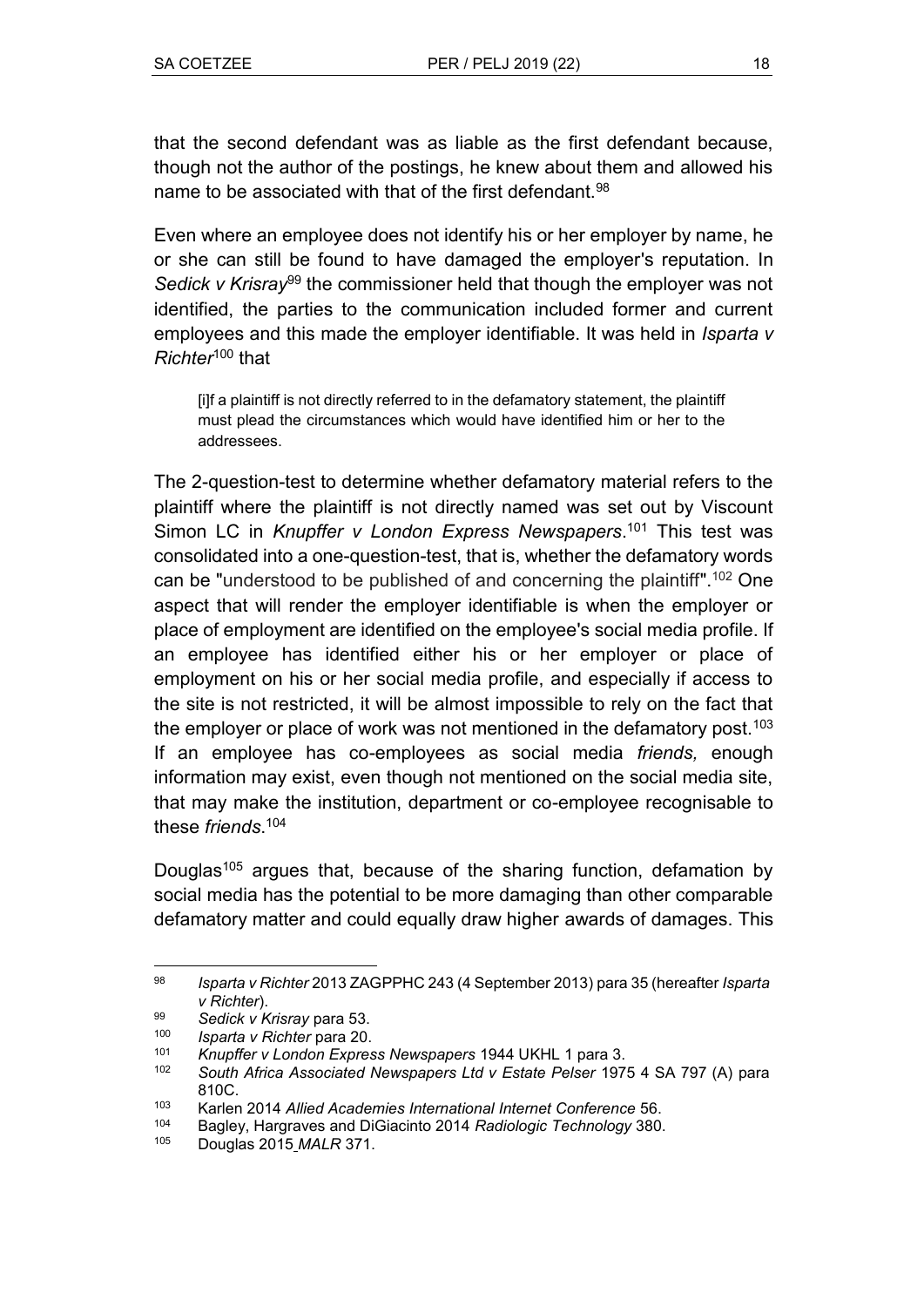is because the inappropriate post can be seen by more people and be shared out of context.

Failing to comply with an order to remove offending posts may result in a court order to submit the digital devices so that a sheriff of the court can remove them. In *KS v AM*<sup>106</sup> Molahlehi J ordered the respondent to hand the digital devices under his control to the Sheriff of the Court for temporary custody so that a forensic expert could identify and permanently remove any photograph, video, audio and or records relating to the applicant. Where the offender is in control of private material in relation to the victim (such as naked photos), continuous violations of the victim's rights to dignity, privacy, bodily and psychological integrity are possible as long as the offender retains such control. Constitutional imperatives call for protecting the victim against future rights violations. As was held in *National Director of Public Prosecutions v Mahomed*<sup>107</sup> the right to privacy is violated also by dispossessing a person of material that he or she is entitled to hold in private. The violation occurs when and for as long as the dispossession of control over the private material continues.

## **6 Social media evidence**

Social media evidence can be the basis of the transgression itself, for example defamatory comments posted on Facebook, or it can be evidence of a transgression that was not committed via social media.<sup>108</sup> There are ample examples of the latter. Co-employees made copies of an employee's Facebook posts including photographs of her on the beach and messages about the lovely time she was having in *Chatfield v Deputy Head (Correctional Service Canada).* The posts evidenced that the employee was on holiday instead of on the bereavement leave for which she had applied.<sup>109</sup> Another example is the case of *Zungu / Department of Education – KwaZulu-Natal,* in which posts from a learner's Facebook page were used as evidence to indicate a relationship between the educator and the learner.<sup>110</sup>

Social media symbols such as the "thumbs up-sign" and emoticons are used as evidence. Malusi AJ held in *Beautiful You Health and Beauty Clinic v Moolman*, a case dealing with restraint of trade, that "likes" can be taken

 $\overline{a}$ <sup>106</sup> *KS v AM* 2017 ZAGPJHC 297 (24 October 2017) paras 39, 53, 65.

<sup>107</sup> *NDPP v Mahomed* 2007 ZASCA 135 (8 November 2007) paras 18.

<sup>108</sup> Thornthwaite 2016 *Asia Pac J Hum Resour* 333.

<sup>109</sup> *Chatfield. Deputy Head (Correctional Service Canada)* 2017 PSLREB 2 paras 18- 19.

<sup>110</sup> ELRC 2018 http://www.elrc.org.za/awards/case-no-pses434-1617-kzn-0.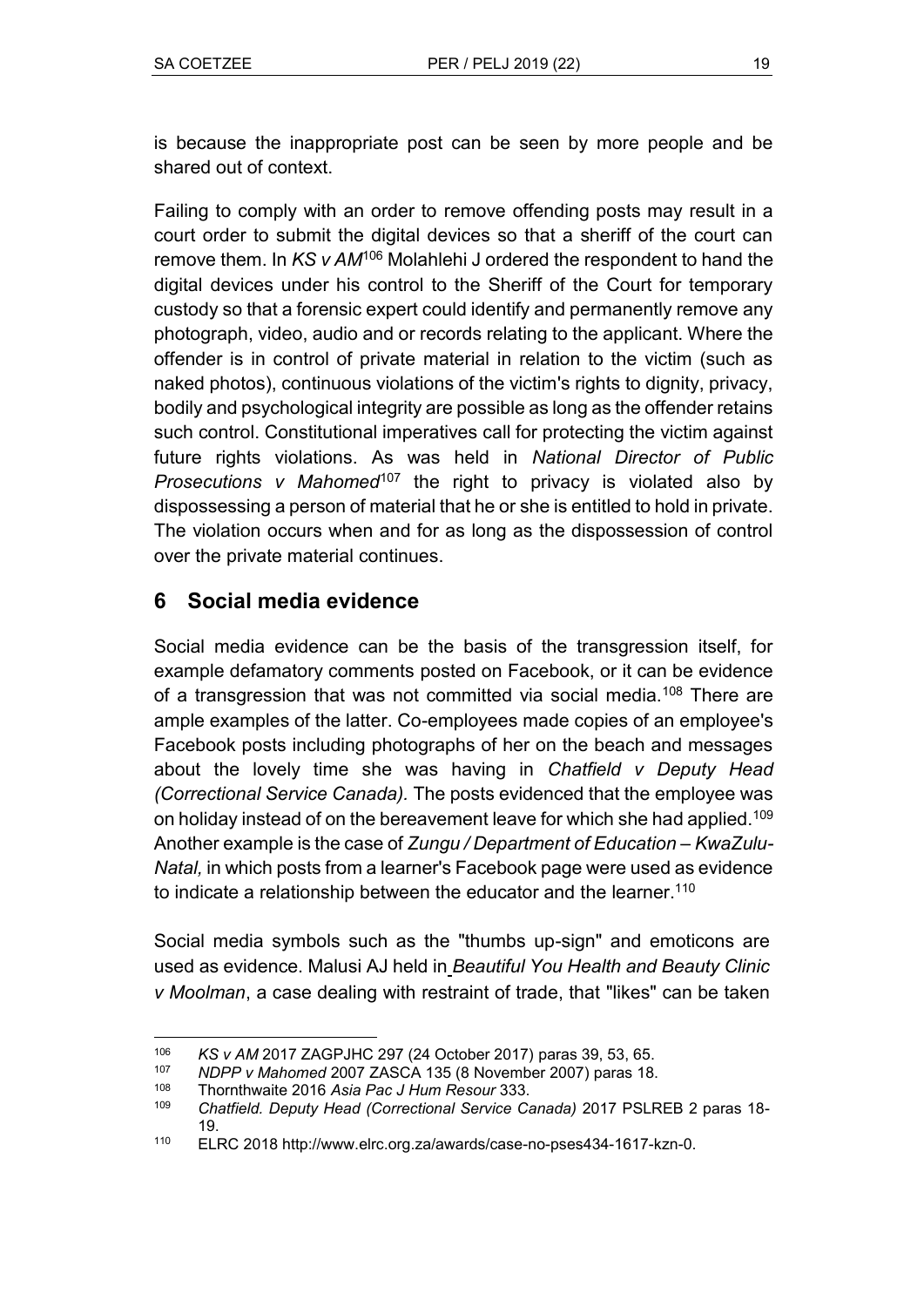as evidence of a relationship between the respondent and her previous employer's customers.<sup>111</sup> In the American case, *Bland v Roberts*, <sup>112</sup> the Fourth Circuit Court of Appeals concluded that the "thumbs up" symbol constitutes "symbolic expression" through which a person makes a "substantive statement". As such it constitutes "pure speech", which is protected under the right to freedom of speech. Griessel<sup>113</sup> states that emoji's can be used to prove facts relating to a particular communication or in certain contexts can be indicative of harassment (including sexual harassment), ridicule or unfair discrimination. Because the interpretation of an emoticon can be ambiguous, interpretation within context is required. This was done in *Gus Ghanam v John Does* where the court considered the emoticon together with the manner in which comments were made and the far-fetched suggestions included in the posts to indicate "intent to ridicule, criticize, and denigrate".<sup>114</sup>

As a matter of fact, all social media evidence will be considered in context. A single post may not be offensive, but when considered in context and together with other posts, it may be. In *South African Human Rights Commission obo South African Jewish Board of Deputies v Masuku,* for example, the Equality Court held that after viewing posts with due consideration to all the relevant circumstances, the statements at issue undoubtedly amounted to hate speech.<sup>115</sup> Willis J concluded in *H v W* that the background of postings, together with the words themselves, gave evidence of the defendant's malicious intent when posting the offending comments and thus defeated her defence of fair comment.<sup>116</sup> This approach was followed in the arbitration case between *NAPTOSA obo Makhaphela Khayalethu Stephen / South West Gauteng TVET College and Department of Higher Education and Training* where the arbitrator held that the WhatsApp messages concerned, considered within context, indicated that the respondent's interpretation was more probable.<sup>117</sup> The arbiter held that such messages can be classified as sexual harassment since the definition

 $\overline{a}$ <sup>111</sup> *Beautiful You Health and Beauty Clinic (Pty) Ltd v Moolman* 2015 ZAECPEHC 13 (10 March 2015) para 17.

<sup>112</sup> *Bland v Roberts* 730 F3d 368 4th Cir 2013 para 386.

Griessel 2018 https://www.labourguide.co.za/recent-articles/50-new/most-recentpublications/2547-using-emoji-s-when-the-smiley-becomes-serious.

<sup>114</sup> *Gus Ghanam v John Does* No 312201, Macomb Circuit Court, LC No 2012-001739- CZ.

<sup>115</sup> *South African Human Rights Commission obo South African Jewish Board of Deputies v Masuku* 2017 ZAEQC 1 (29 June 2017) para 54.

<sup>116</sup> *H v W* para 28.<br>117 **FL RC** 2018 http

ELRC 2018 http://www.elrc.org.za/awards/case-no-elrc97-1617gp paras 41, 65.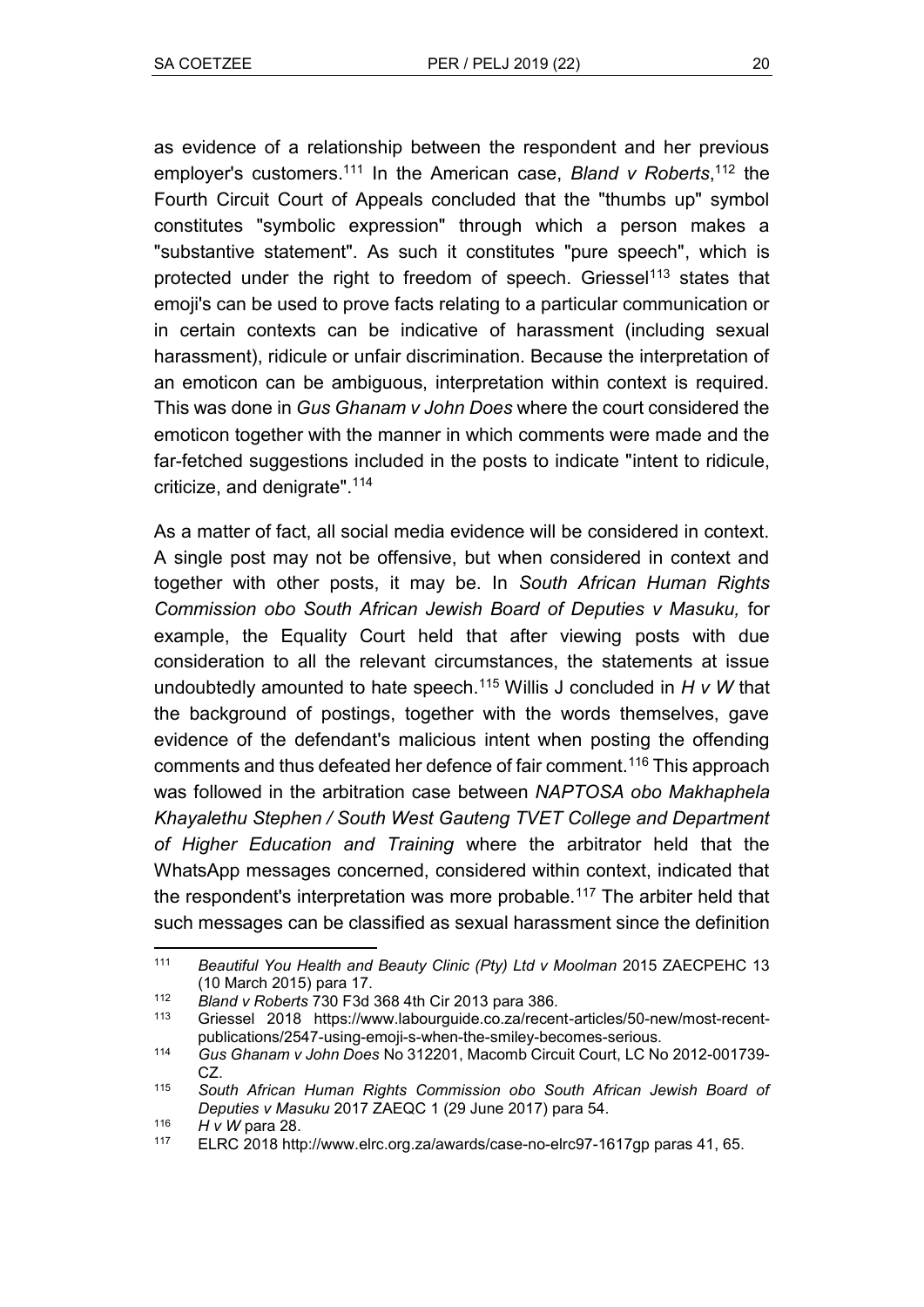for sexual harassment in the Code of Good Practice on the Handling of Sexual Harassment Cases in the Workplace includes "the sending by electronic means or otherwise of sexually explicit text".<sup>118</sup>

In *Dagane v SSSBC*<sup>119</sup> the applicant argued that he did not make the posts concerned and that either somebody else had accessed his account and made the racist posts or had created another account using his details and photos. The commissioner concluded that the applicant's argument was far-fetched and found the supporting evidence in the fact that the applicant had restricted access to his Facebook page, had not given his password to anybody and, after he had closed his Facebook account, no account in his name had existed. The commissioner further stated that if somebody else had made the posts, the applicant would have distanced himself from having made the remarks, but he had not.

Swales<sup>120</sup> and Fourie<sup>121</sup> contend that social media evidence can be either documentary hearsay evidence or real evidence (automated or mechanically created with no human intervention). The purpose of presenting the evidence will determine whether the evidence is documentary or real. Where a document is presented as evidence that the document exists or was sent to a specific person it will constitute real and not documentary evidence and will not be treated as hearsay evidence.<sup>122</sup> In *Dagane v SSSBC*, the case of a former policeman who posted racist comments on the Facebook page of Mr Julius Malema, Steenkamp J held that Facebook postings are hearsay evidence which is inadmissible but that, like all hearsay evidence, they may be found admissible in terms of section 3(c) of the *Law of Evidence Amendment Act* 16 of 1988.<sup>123</sup>

Frieden and Murray considered the American Federal Rules of Evidence and concluded that chatroom transcripts can be authenticated by evidence that the alleged sender had access to the computer, was active in the chat room when the relevant chats were posted, had created the screen name under which the chats were posted, and had admitted to having conducted

 $\overline{a}$ 

<sup>118</sup> ELRC 2018 http://www.elrc.org.za/awards/case-no-elrc97-1617gp para 61.

<sup>119</sup> *Dagane v SSSBC* 2018 ZALCJHB 114 (16 March 2018) paras 32, 36, 38 (*Dagane v SSSBC)*.

<sup>120</sup> Swales 2018 *PELJ* http://dx.doi.org/1 0.17159/1727-3781/2018/v21 i0a4496 15-16.

<sup>121</sup> Fourie *Using Social Media as Evidence* 8.

<sup>122</sup> Fourie *Using Social Media as Evidence* 13.

<sup>123</sup> *Dagane v SSSBC* paras 30-31.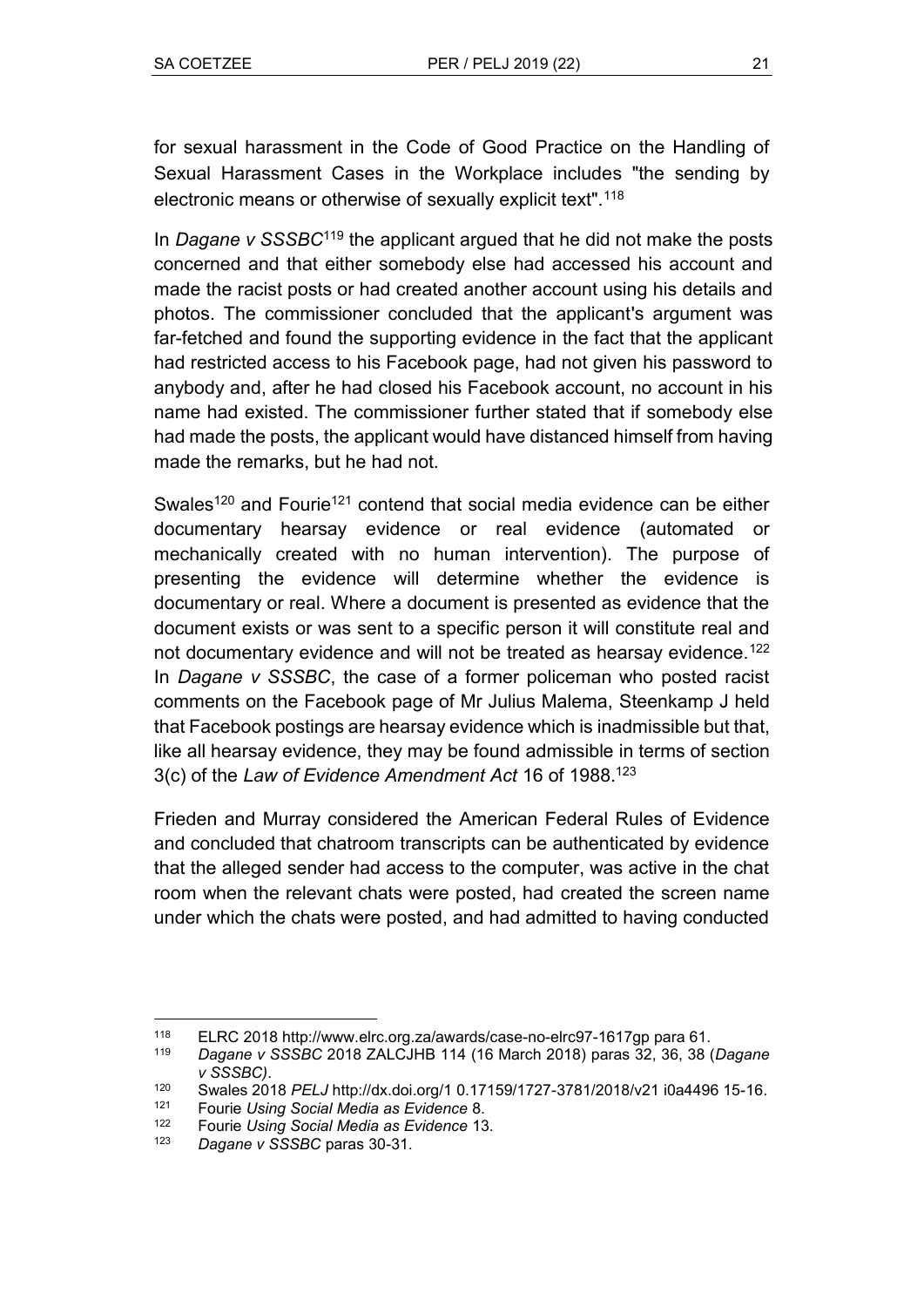similar chats. They further held that it is essential to ensure the transcripts accurately reflect the communication.<sup>124</sup>

Nel<sup>125</sup> suggests that when a user receives a complaint about an offending post, he or she should remove the post and offer a prompt, unreserved apology in the same medium and with the same prominence as the original post. However, Douglas<sup>126</sup> asserts that removing a post does not guarantee that no future damage may result from the post because the internet allows almost endless replication. Somebody else could have already copied, forwarded or shared a post before it was removed. He states: "the potential for a defamatory accusation to re-emerge in the future — a potential that can be realised by the operation of the grapevine effect — justifies an award of damages to vindicate the plaintiff's reputation".<sup>127</sup>

## *6.1 Educators' right to privacy and obtaining digital footprint evidence*

The test to determine whether there is a legitimate expectation of privacy, as set out in *Bernstein v Bester*, <sup>128</sup> consists of two questions, namely whether the person has a subjective right to privacy and whether society has recognised such an expectation as objectively reasonable. Judge Ackerman held that to determine "whether the individual has lost his/her legitimate expectation of privacy, the court will consider such factors as whether the item was exposed to the public, abandoned, or obtained by consent". An individual's subjective expectation of privacy is shaped by his or her conduct.<sup>129</sup> Burkell *et al*<sup>130</sup> refer to the Canadian Charter of Rights and Freedoms and case law in concluding that courts will consider the following factors when determining the degree of expectation of privacy that a specific person can have with regard to his or her social media sites:

a) "The social (and therefore public) nature of Facebook and other networking sites". Burkell *et al*<sup>131</sup> contend that "by choosing to act in a space to which others have ready access, one surrenders one's claim to privacy with respect to a potential audience.ʺ In *Smith v Partners in Sexual Health,* Commissioner Bennet emphasised that one does not

 $\overline{a}$ <sup>124</sup> Frieden and Murray 2011 *Rich J L & Tech* 20-21.

<sup>125</sup> Nel 1997 *CILSA* 172.

<sup>126</sup> Douglas 2015 *MALR* 374.

<sup>127</sup> Douglas 2015 *MALR* 378.

<sup>128</sup> *Bernstein v Bester* 1996 ZACC 2 (27 March 1996) para 75.

<sup>129</sup> Ghoshray 2013 *N Ky L Rev* 617, 623.

<sup>130</sup> Burkell *et al* 2014 *Inf Commun Soc* 976.

<sup>131</sup> Burkell *et al* 2014 *Inf Commun Soc* 976.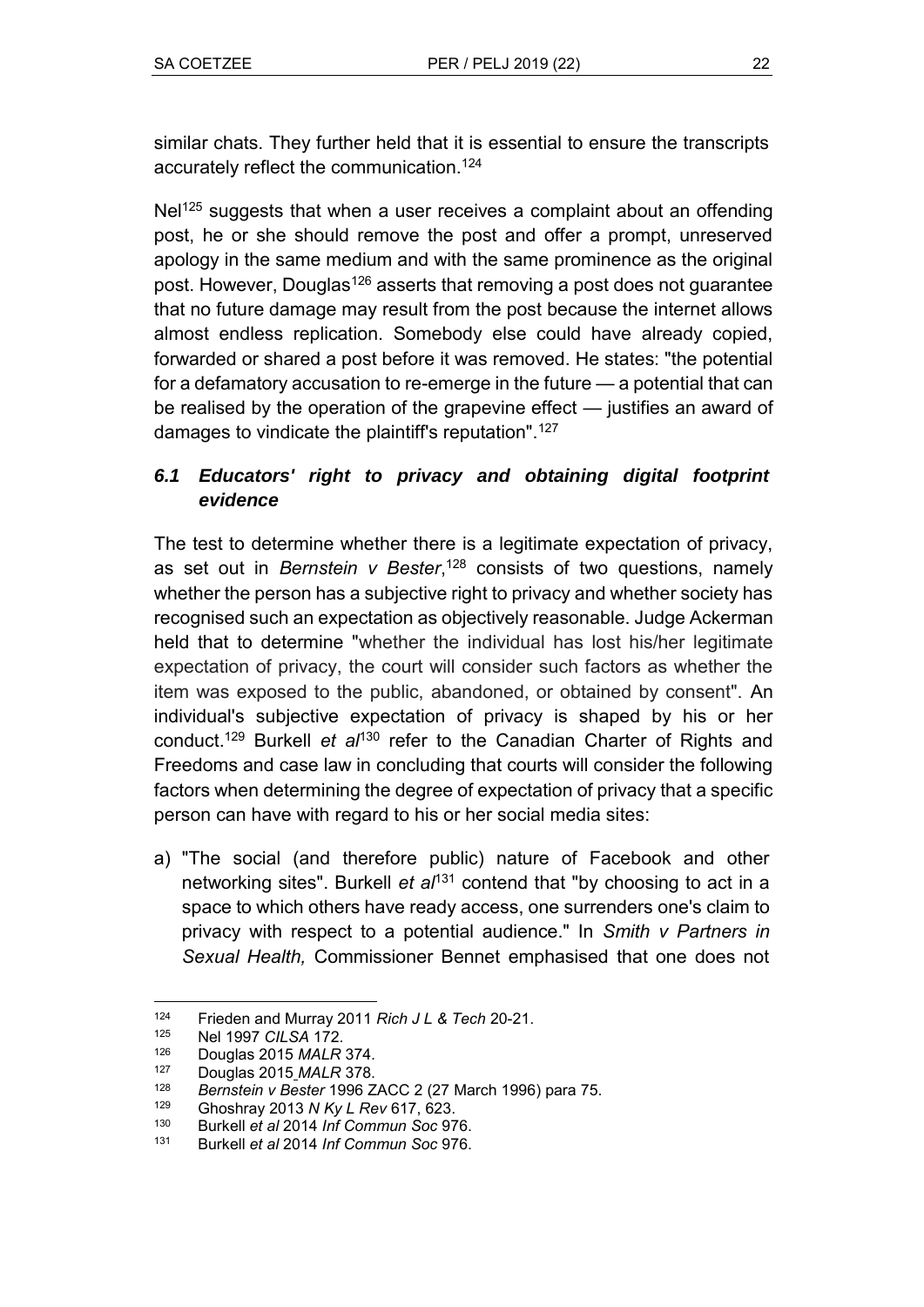have a reasonable expectation of privacy with regard to internet-based social networking sites because the site structure allows the viewing (the interception) of conversations by persons not party to those communications.<sup>132</sup>

- b) "The number of Facebook friends a user has". In *Pritchard v. Van Nes*<sup>133</sup> the facts that the defendant had more than 2000 Facebook *friends* and no privacy settings were taken to indicate that the widespread dissemination of the defamatory postings was imminent.
- c) "The extent to which the user has limited access to her [sic] profile through her privacy setting". This is referred to as a person's "visibility" – that is, "the extent to which the user's profile can be accessed by other users or even by persons using search engines such as Google".<sup>134</sup> From the CCMA cases *Sedick v Krisray* and *Fredericks v Jo Barkett Fashions* it is evident that if one does not exercise options to restrict access to one's Facebook page by changing the settings to private and not choosing the automatic sign-in option, one in effect stays within the public domain.

Another way to restrict access is by choosing who may have access. Roos<sup>135</sup> argues that one will have a greater expectation of privacy where one reveals information to one's friends only. As was indicated in *US v Mereglido*, 136 "using more secure privacy settings reflects the user's intent to preserve information as private". Though this will not ensure total privacy, it does allow a greater expectation of privacy. It also allows one to claim protection in terms of section 4(1) of the *Regulation of Interception of Communication and Provision of Communication-related Information Act* 70 of 2002 if the employer or person who obtained the evidence is not a "party to the communication" that he or she has intercepted.

When one posts a non-work related post on business social media sites, one has no expectation of privacy. An employee of Chrysler was dismissed after he mistakenly posted a tweet that included a swear word on the business's twitter account instead of on his own account.<sup>137</sup> An expectation of privacy in the truly personal realm will be more likely to be regarded as

 $\overline{a}$ <sup>132</sup> *Smith v Partners in Sexual Health (Non-profit)* 2011 32 ILJ 1470 (CCMA) para 51. Also see *US v Mereglido* para 526.

<sup>133</sup> *Pritchard v Van Nes* para 83.

<sup>134</sup> Roos and Slabbert 2014 *PELJ* http://dx.doi.org/10.4314/pelj.v17i6.18 2817.

<sup>135</sup> Roos 2012 *SALJ* 401.

<sup>136</sup> *US v Mereglido* para 525.

<sup>137</sup> Karlen 2014 *Allied Academies International Internet Conference* 55.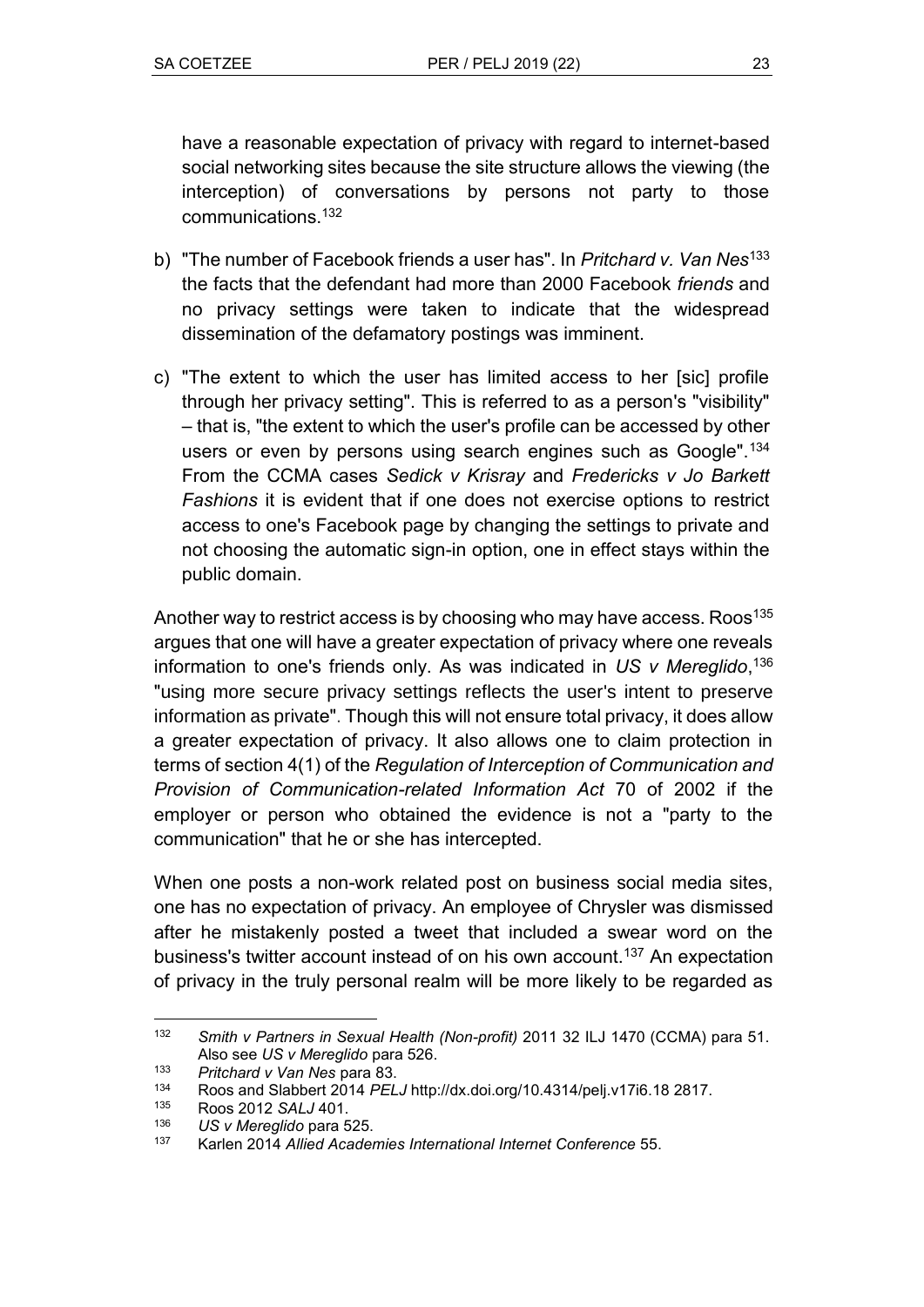being reasonable than expectations of privacy within communal relations and activities.<sup>138</sup> Thus, when one moves into the realm of business and social interaction, the scope of one's personal space shrinks, and this decreases but does not obliterate one's expectation of privacy.<sup>139</sup> Judge Sachs, in *Mistry v Interim National Medical and Dental Council,*<sup>140</sup> indicated that the following factors should be considered in determining the invasion of the right to information privacy:

- a) whether the information was obtained in an intrusive manner;
- b) whether it was about intimate aspects of the applicant's personal life (thus how great was the expectation of privacy with regard to the information);
- c) whether it involved data provided by the applicant for one purpose but which was used for a different purpose;
- d) whether the information was disseminated to the press or the general public or persons from whom the applicant could reasonably expect such private information would be withheld.

Equally, these factors apply in instances where an employer has accessed an employee's social media sites without permission. It is also a criminal offence to intentionally access or intercept data without authority or permission.<sup>141</sup> Note, however, that Plasket J held in *Harvey v Niland*<sup>142</sup> that the fact that this is a criminal offence does not mean that the evidence obtained in this manner is inadmissible. This Act is silent on whether evidence obtained in contravention of this section is inadmissible. Thus, in civil cases such as defamation cases, the fact that the employer has obtained evidence in an unlawful manner from one's social media site may not automatically make such evidence inadmissible. Fourie<sup>143</sup> contends that social media evidence will still be subject to the rules of relevance and authenticity, as well as the other exclusionary rules of evidence, before it may be admitted. He further argues that printouts or transcripts of social media evidence will be the best form in which to present the evidence. If

<sup>138</sup> <sup>138</sup> Currie and De Waal *Bill of Rights Handbook* 298.

<sup>139</sup> *Protea Technology Ltd v Wainer* 1997 9 BCLR 1225 (W) paras 496C-D.

<sup>140</sup> *Mistry v Interim National Medical and Dental Council* 1998 ZACC 10 (29 May 1998) paras 51-52. Factors summarised by Currie and De Waal *Bill of Rights Handbook*  303.

<sup>141</sup> Section 86(1) of the *Electronic Communications and Transactions Act* 25 of 2002.

<sup>142</sup> *Harvey v Niland* 2015 ZAECGHC 149 (3 December 2015) paras 38, 43.

<sup>143</sup> Fourie *Using Social Media as Evidence* 85, 88.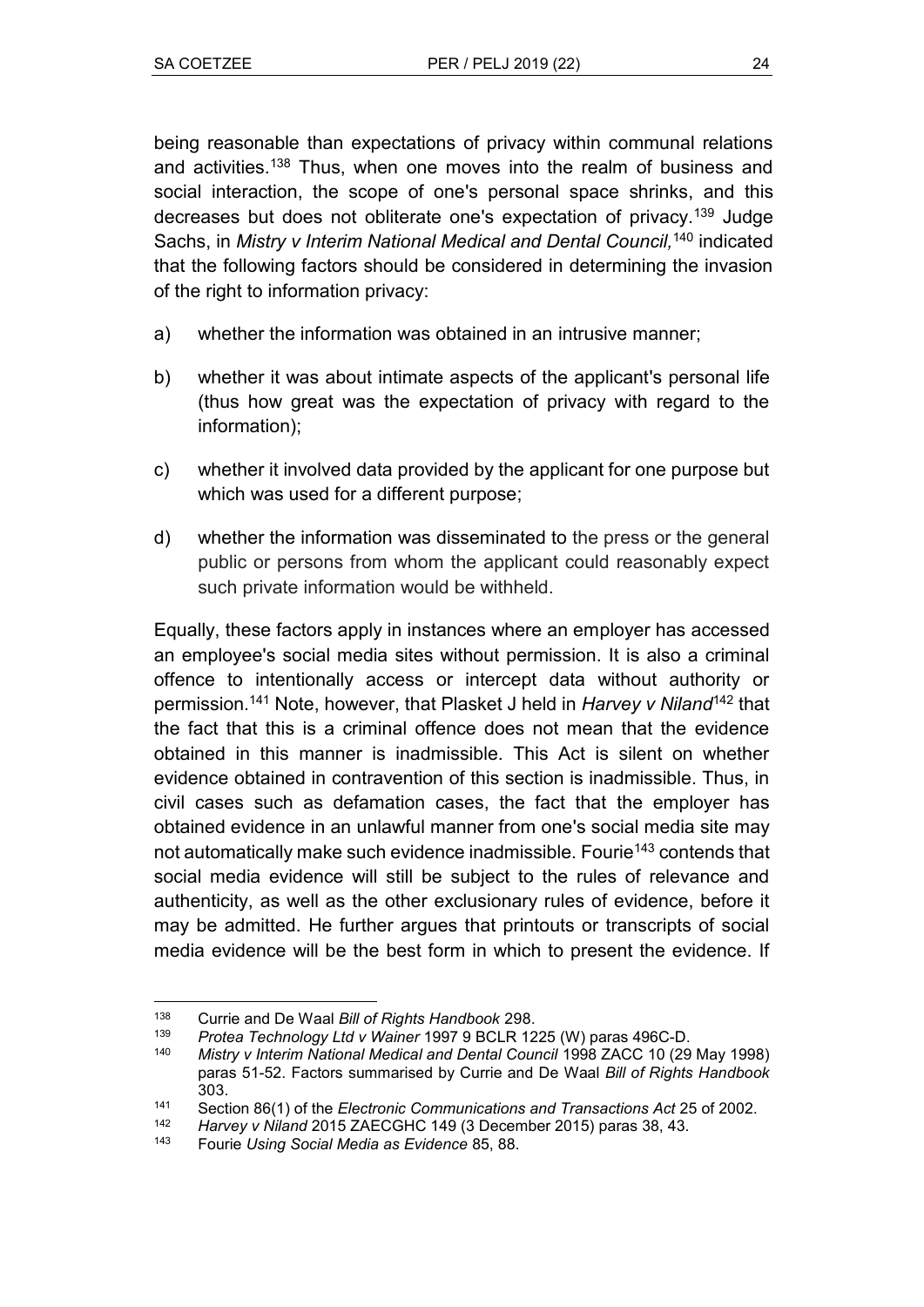properly authenticated, there is no need for insisting on the "original" social media evidence.<sup>144</sup>

The *Electronic Communications and Transactions Act*<sup>145</sup> defines ʺdata message" as "data generated, sent, received or stored by electronic means" which can include electronic information generated via social media. <sup>146</sup> The Act stipulates that the following aspects must be considered when assessing the evidential weight of a data message:

- (a) the reliability of the manner in which the data message was generated, stored or communicated;
- (b) the reliability of the manner in which the integrity of the data message was maintained;
- (c) the manner in which its originator was identified.

# **7 Conclusion**

Not considering the unique characteristics of social media can be hazardous to educators' employment, especially in the light of accepted legal principles regulating the employment relationship. The unique nature of social media will *inter alia* affect users' control over their audiences, their expectations of privacy and the way they exercise their right to freedom of expression.

Several considerations with regard to employment relations impact on social media misconduct. Social media posts that blemish the reputation of the state, employer or school; that bring the profession into disrepute; that affect the trust relationship; that may result in the state's or the employer's being held vicariously liable (either in terms of common law or statutory provisions) and which may result in the legitimate interests of the state, employer or school being negatively affected, can draw dismissal. The consequences for educators of their inappropriate use of social media are complex, because they are held to a high moral and professionalism standard. This high standard is grounded in the fact that educators work with children and have to act as role models to them. Educators' unique professionalism and the statutory state liability supports a "stricter" response to social media misconduct than would be the case for employees in general.

Though existing law and policy cover social media misconduct and social media-related unprofessional conduct sufficiently, the misuse of social

 $\overline{a}$ <sup>144</sup> Fourie *Using Social Media as Evidence* 86-87.

<sup>145</sup> Section 1 of the *Electronic Communications and Transactions Act* 25 of 2002.

Watney 2009 http://go.warwick.ac.uk/jilt/2009\_1/watney 2.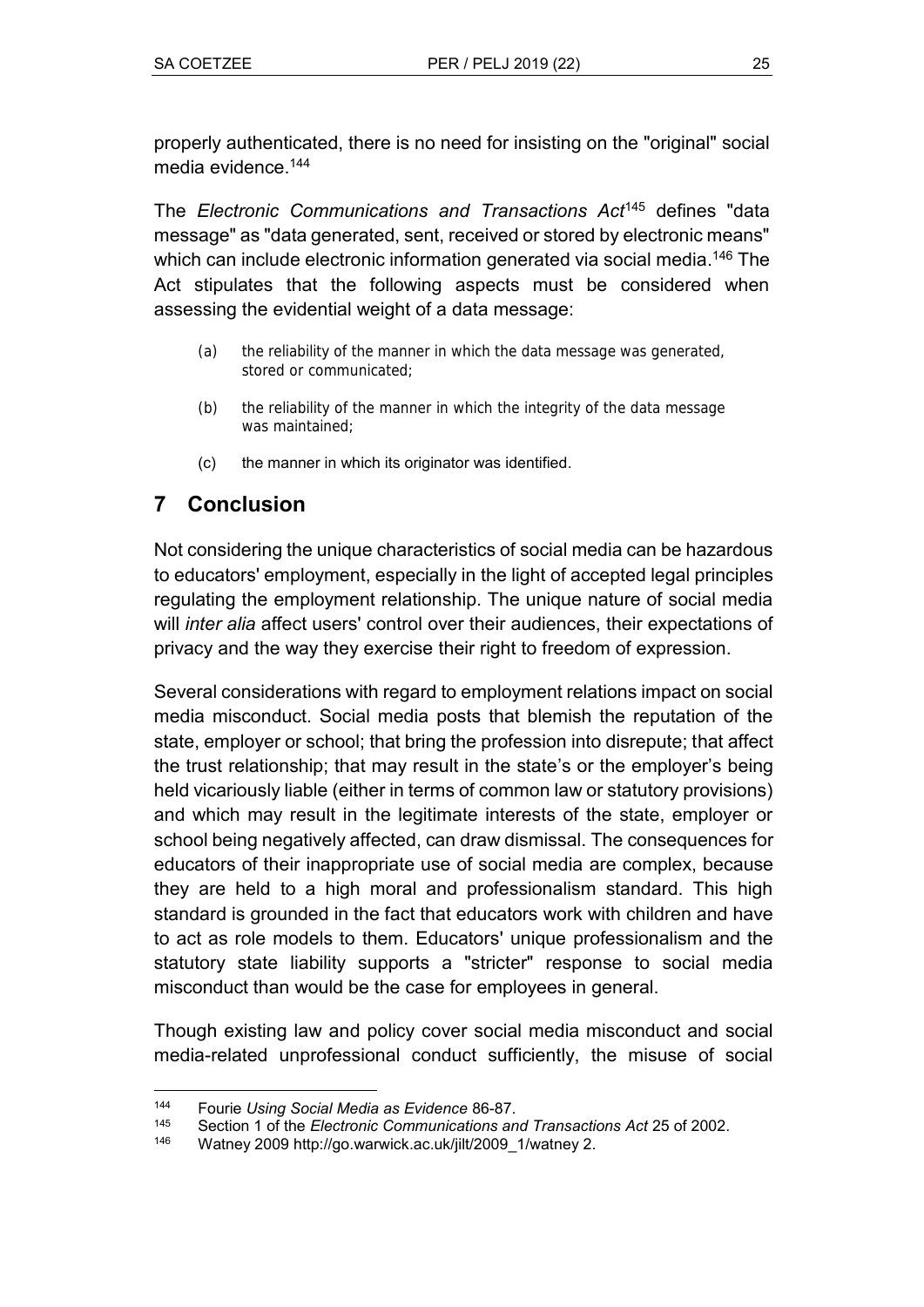media creates unique dangers. For example, educators may think that what they post will be viewed by only those to whom they have granted viewing rights. However, employers can gain access to such posts through the accounts of others whom the educator has be*friend*ed. They may be*friend* a colleague with whom they would not have had any social relationship in real life, but because of the social media *friend*ship they will develop a false sense of camaraderie and familiarity in relation to the colleague. They can develop a false sense of control, attachment and empowerment and think that they can use social media to rally support from "like-minded" people, but in the process they can injure the reputation of their employer, school or profession. The social media allow for multiple creators of a communication, and the owner of the social media account can be held liable for any offending posts made by others on his or her site. Liability attaches not only to the original publication, but also to re-publication and to responses to the publication. Furthermore, due to the unique nature of social media, the damage that may result from an offending post has the prospect of increasing in severity over time.

As professionals, educators should keep in mind that

- they are held to a high standard of professionalism because they work with and have to be role models to children. Online personae have a definite impact on educators' professional image, the profession and also the reputation and image of the employer (department) and the school;
- social media sites are public spaces, and whether access to a social media account is restricted or not impacts on the level of the legitimate expectation of privacy a user has. Not protecting an account by means of a password, allowing *friends-*of-*friends* access and having a high number of *friends* limit the legitimate expectation of privacy. There is no legitimate expectation of privacy with regard to some social media sites, such as Twitter. Using privacy settings has two benefits: it protects privacy better and, should a comment be posted that someone else regards as inappropriate, the court will regard the harm as less serious than it would have, had privacy settings not been in place;
- it is essential to regularly access one's own social media accounts and to monitor the posts that others make on one's sites. Should a third party make a post or posts that might constitute hate speech or harassment, or that is pornographic or defamatory in nature, one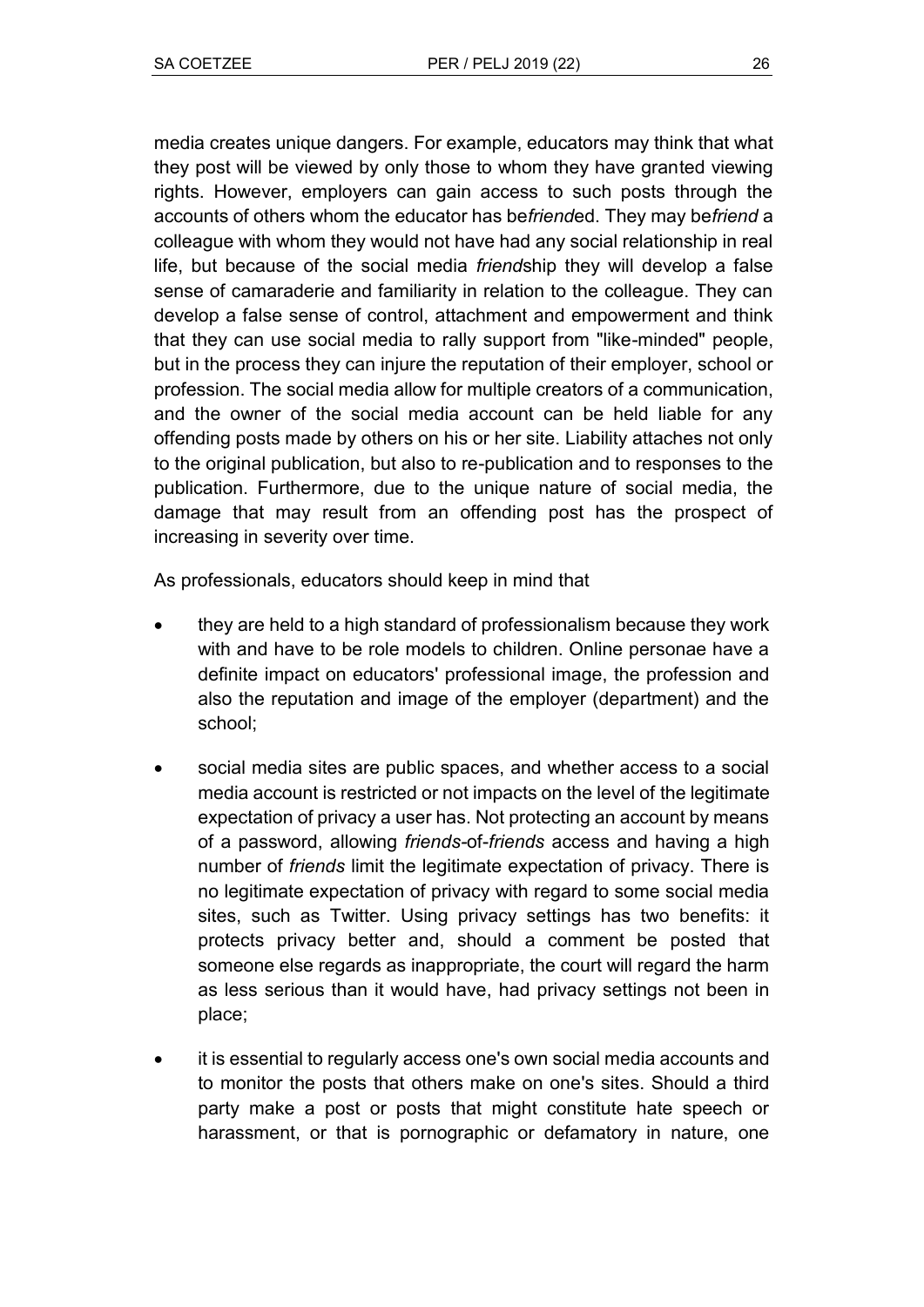should remove it and distance oneself from the post or posts concerned. Even in cases where this does not prevent the site owner from being charged, such removal may be considered a mitigating factor;

• irrespective of where one uses one's work computer, the employer's policy will regulate how and for what it may be used.

## **Bibliography**

### **Literature**

Akiti 2012 *Val U L Rev*

Akiti L "Facebook off Limits? Protecting Teachers' Private Speech on Social Networking Sitesʺ 2012 *Val U L Rev* 119-167

Bagley, Hargraves and DiGiacinto 2014 *Radiologic Technology* Bagley JE, Hargraves K and DiGiacinto DD "Imagining Professionals' Views of Social Media and its Implicationsʺ 2012 *Radiologic Technology* 377-389

Beckmann and Füssel 2013 *De Jure* Beckmann J and Füssel H "The Labour Rights of Educators in South Africa and Germany and Quality Education: An Exploratory Comparison" 2013 De *Jure* 557-582

Boyd and Ellison 2008 *JCMC* Boyd DM and Ellison NB "Social Network Sites: Definition, History and Scholarshipʺ 2008 *JCMC* 210-230

Burkell *et al* 2014 *Inf Commun Soc* Burkell J et al "Facebook: Public Space or Private Space? " 2014 Inf *Commun Soc* 974-985

Cain 2008 *Am J Pharm Educ* Cain J "Online Social Networking Issues within Academia and Pharmacy Educationʺ 2008 *Am J Pharm Educ* 1-7

Coetzee 2011 *CARSA* Coetzee SA "Forms of Educator-on-learner Sexual Misconduct Redefined" 2011 *CARSA* 51-64

Coetzee 2018 *CARSA* Coetzee SA "Holding the State Directly Liable for Educator-on-learner Sexual Abuseʺ 2018 *CARSA* 30-44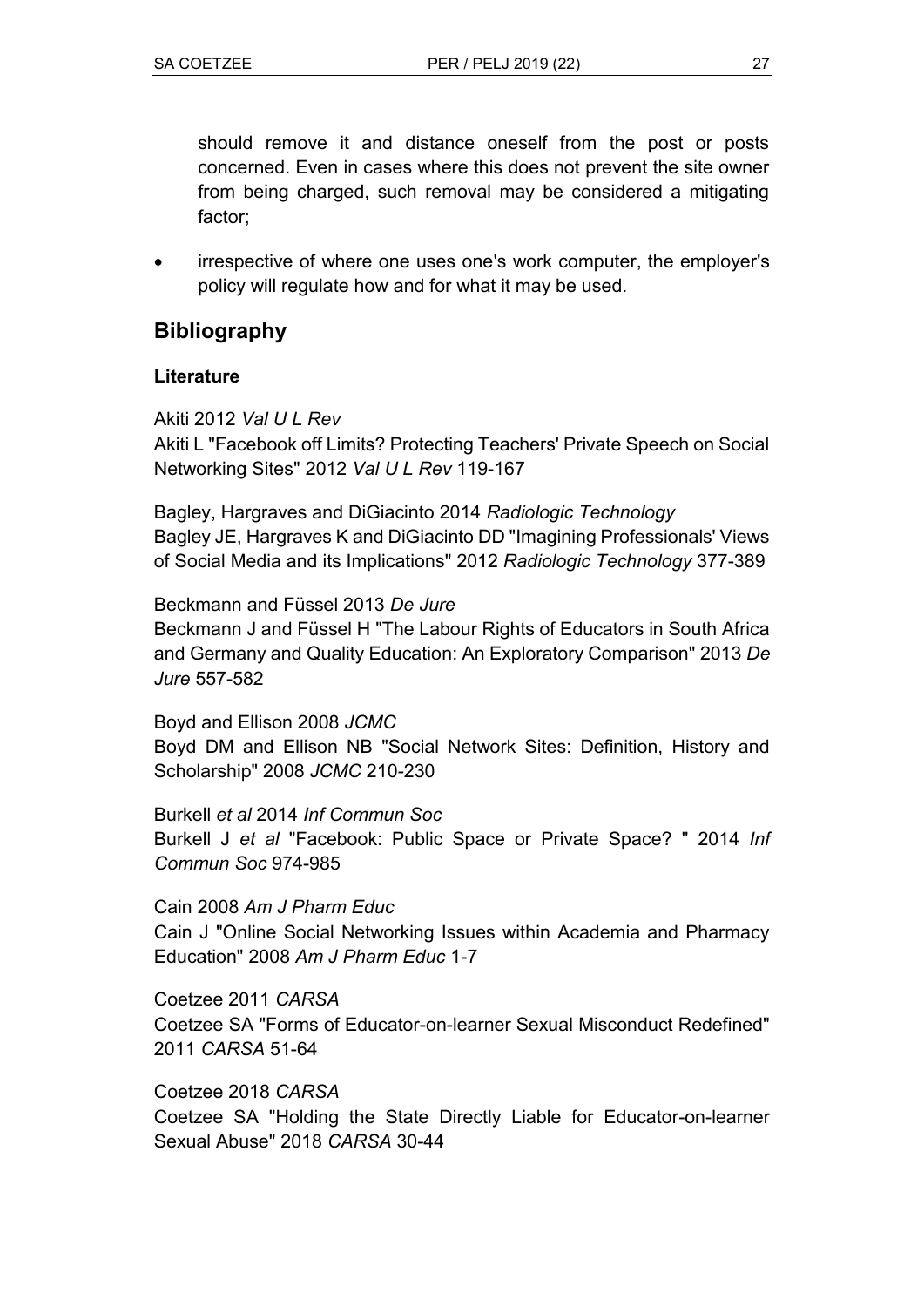### Currie and De Waal *Bill of Rights Handbook*

Currie I and De Waal J *The Bill of Rights Handbook* 6 th ed (Juta Lansdowne 2013)

DeNardis "Social Media Challenge to Internet Governance" DeNardis L "The Social Media Challenge to Internet Governance" in Graham M and Dutton WH (eds) *Society and the Internet: How Networks of Information and Communication are Changing our Lives* (Oxford University Press Oxford 2014) 349-359

### Douglas 2015 *MALR*

Douglas M "Their Evil Lies in the Grapevine Effect': Assessment of Damages in Defamation by Social Mediaʺ 2015 *MALR* 367-379

Fourie *Using Social Media as Evidence* Fourie PF *Using Social Media as Evidence in South African Courts* (LLM-dissertation North-West University 2016)

Frieden and Murray 2011 *Rich J L & Tech* Frieden JD and Murray LM 2011 "The Admissibility of Electronic Evidence under the Federal Rules of Evidenceʺ 2011 *Rich J L & Tech* 1-39

Gondwe *Protection of Privacy in the Workplace* Gondwe M *The Protection of Privacy in the Workplace: A Comparative Study* (LLD-thesis University of Stellenbosch 2011)

### Ghoshray 2013 *N Ky L Rev*

Ghoshray S "Employer Surveillance versus Employee Privacy: The New Reality of Social Media and Workplace Privacyʺ 2013 *N Ky L Rev* 593-626

Grimmelmann 2008-2009 *Iowa L Rev* Grimmelmann J ʺSaving Facebookʺ 2008-2009 *Iowa L Rev* 1137-1206

Homann *Legal Implications of Defamatory Statements* Homann LH *The Legal Implications of Defamatory Statements on Social Media Platforms in South Africa* (LLM-dissertation North-West University 2015)

Jolly, Ellison and Wong 2014 *Governance Directions* Jolly G, Ellison M and Wong S "Social Media and Employment Law" 2014 *Governance Directions* 169-171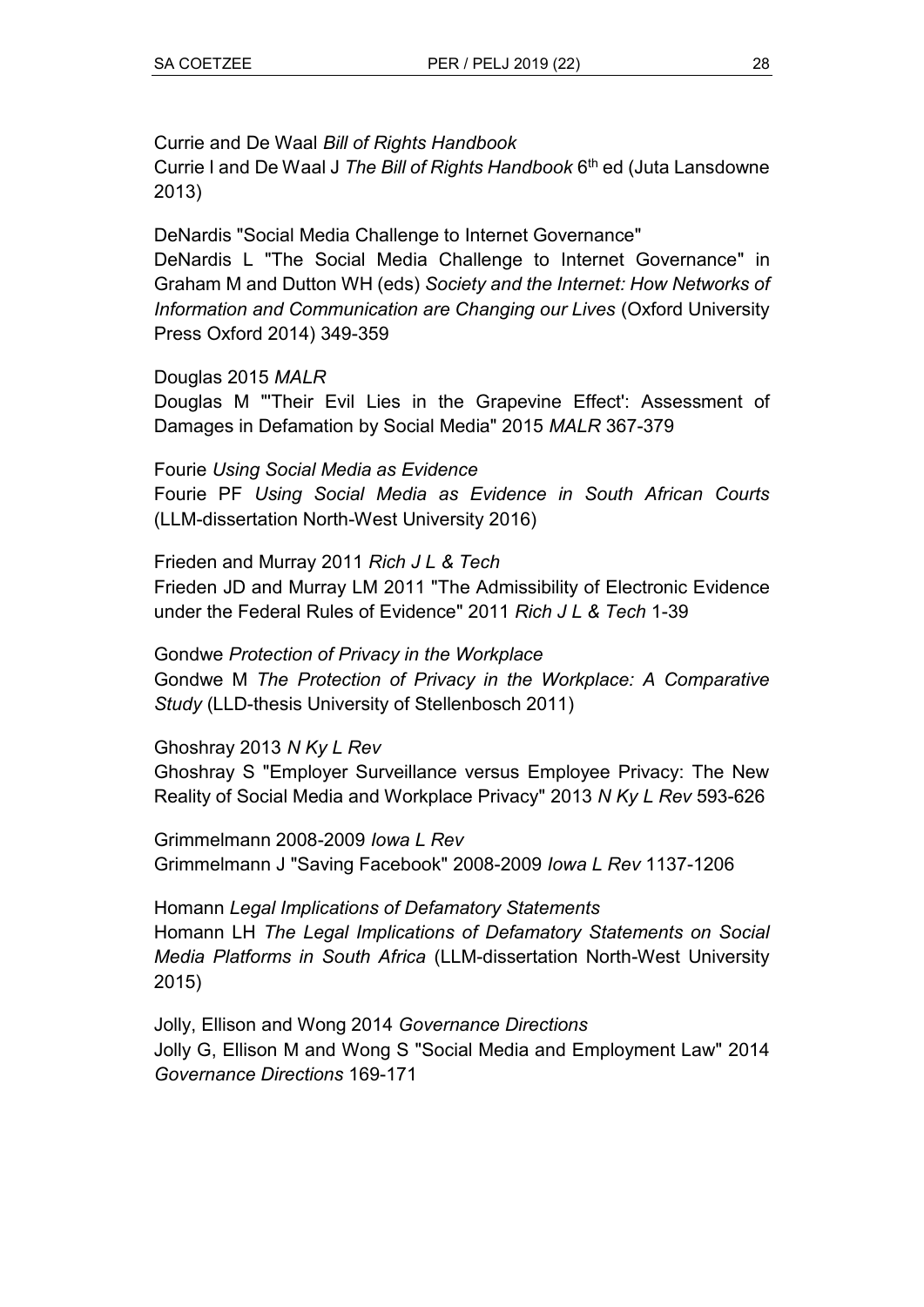Karlen 2014 *Allied Academies International Internet Conference* Karlen JM "Social Media and the Employment Relationship" 2014 Allied *Academies International Internet Conference* 54-59

Kimmons and Veletsianos 2015 *Learn Media Technol* Kimmons R and Veletsianos G "Teacher Professionalization in the Age of Social Networking Sitesʺ 2015 *Learn Media Technol* 480-501

Lam 2016 *Employee Relations*

Lam H "Social Media Dilemmas in the Employment Context" 2016 *Employee Relations* 420-437

Maharaj 2015 *De Rebus* Maharaj S ʺKeep your Tweets Twibel Freeʺ 2015 *De Rebus* 28-30

Mangan "Social Media in the Workplace"

Mangan D "Social Media in the Workplace" in Mangan D and Gillies L (eds) *The Legal Challenges of Social Media* (Edward Elgar Cheltenham 2017) 201-221

McGregor 2004 *SA Merc LJ*

McGregor M "The Right to Privacy in the Workplace: General Case Law and Guidelines for Using the Internet and E-mail" 2004 *SA Merc LJ* 638-650

Miller 2013 *FDCC Quarterly*

Miller MB "Avatars and Social Media: Employment Law Risks and Challenges in the Virtual Worldʺ 2013 *FDCC Quarterly* 279-294

Neethling 2014 *LitNet Akademies* Neethling J "Vonnisbespreking: Facebook en Persoonlikheidsbeskerming" 2014 *LitNet Akademies* 40-51

Neethling and Potgieter *Law of Delict* Neethling J and Potgieter JM *Neethling – Potgieter – Visser Law of Delict* 7<sup>th</sup> ed (LexisNexis Durban 2015)

Neethling, Potgieter and Visser *Neethling's Law of Personality* Neethling J, Potgieter JM and Visser PJ *Neethling's Law of Personality* 2 nd ed (LexisNexis Butterworths Durban 2005)

Nel 1997 *CILSA* Nel S "Defamation on the Internet and Other Computer Networks" 1997 *CILSA* 154-174.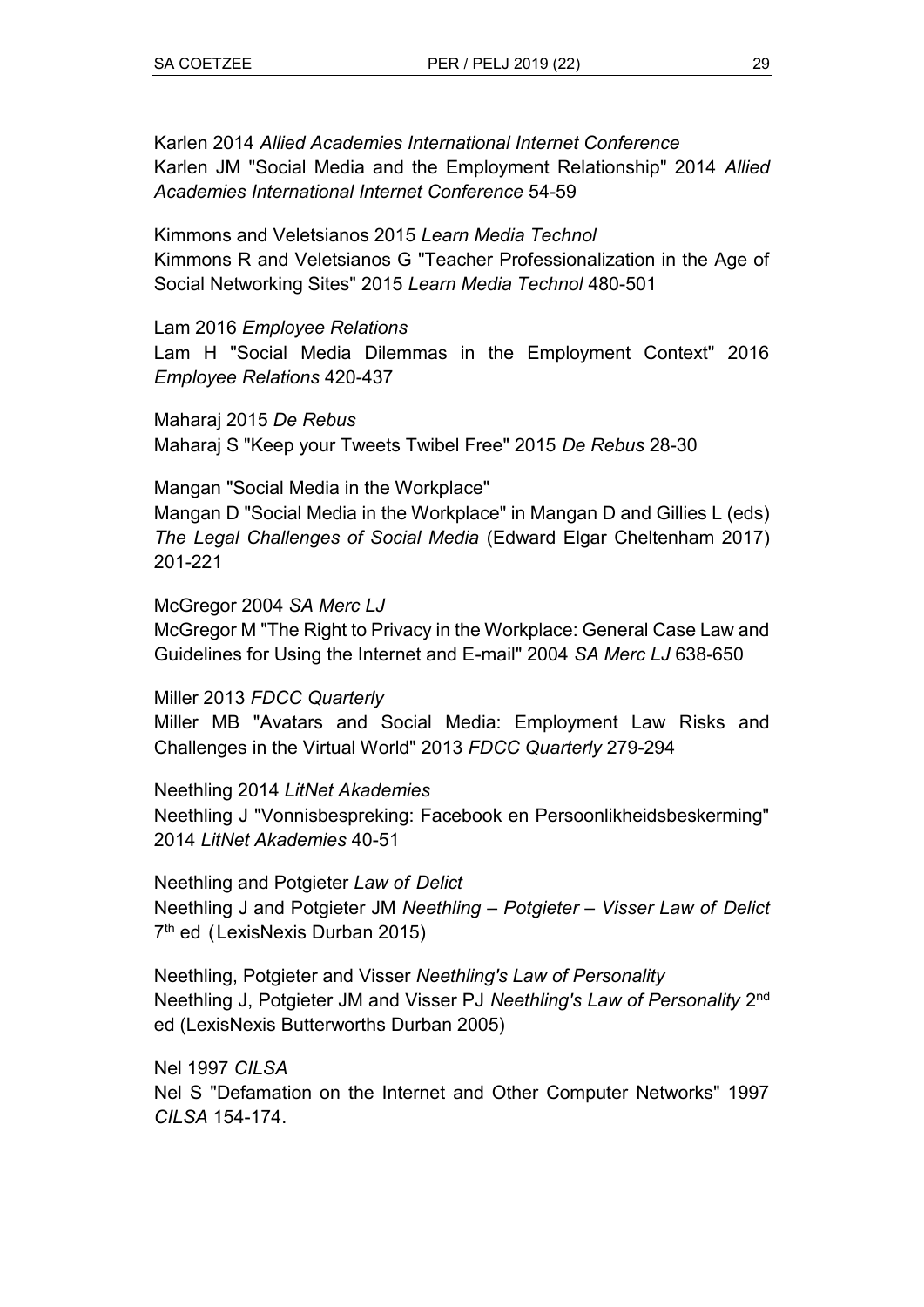### Page 2013 *British Education Research Journal*

Page D "Teacher Misbehaviour: An Analysis of Disciplinary Orders by the General Teaching Council for Englandʺ 2013 *British Education Research Journal* 545-564

Roos 2012 *SALJ* Roos A "Privacy in the Facebook Era: A South African Legal Perspective" 2012 *SALJ* 375-402

Spinelli 2010 *Elon Journal of Undergraduate Research in Communication* Spinelli CF "Social Media: No 'friend' of Personal Privacy" 2010 *Elon Journal of Undergraduate Research in Communication* 59-69

### Subramanien and Whitear-Nel 2013 *SAJLR*

Subramanien D and Whitear-Nel N "A Fresh Perspective on South African Law Relating to the Risks Posed to Employers when Employees Abuse the Internetʺ 2013 *SAJLR* 9-23

Thornthwaite 2016 *Asia Pac J Hum Resour*

Thornthwaite L "Chilling Times: Social Media Policies, Labour Law and Employment Relationsʺ 2016 *Asia Pac J Hum Resour* 332-351

### **Case law**

*Beautiful You Health and Beauty Clinic (Pty) Ltd v Moolman* 2015 ZAECPEHC 13 (10 March 2015)

*Bernstein v Bester* 1996 ZACC 2 (27 March 1996)

*Bland v Roberts* 730 F3d 368 4th Cir 2013

*Chatfield v Deputy Head (Correctional Service Canada)* 2017 PSLREB 2

*Dagane v SSSBC* 2018 ZALCJHB 114 (16 March 2018)

*Dutch Reformed Church Vergesig v Rayan Sooknunan* 2012 6 SA 201 (GSJ)

*EC for Education and Culture, Free State v Louw* 2005 ZASCA 85 (23 September 2005)

*F v Minister of Safety and Security* 2011 ZACC 37 (15 December 2011)

*Flocutt (Pty) Ltd v Eisenberg* 2016 ZAFSHC 200 (20 October 2016)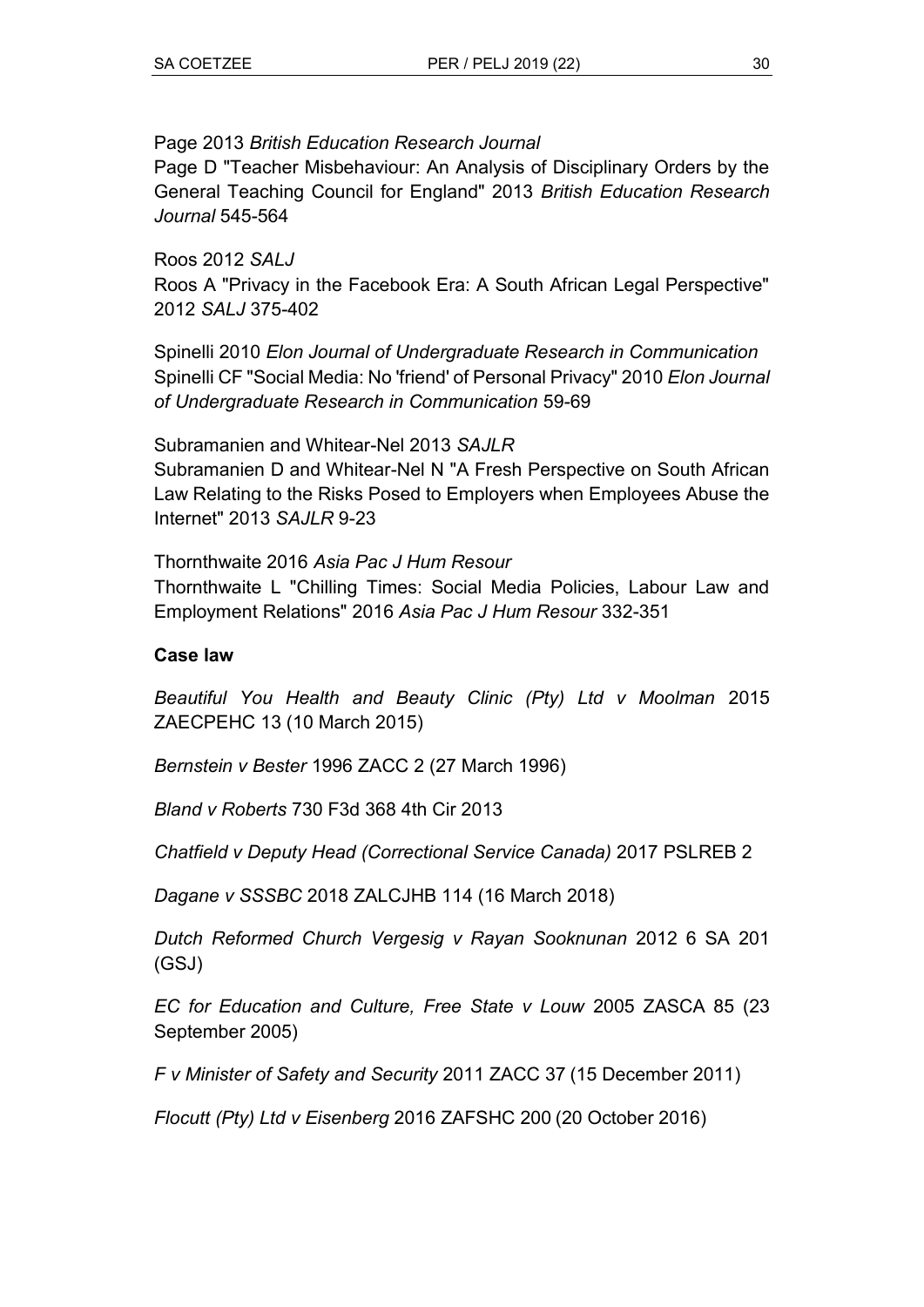*Fredericks / Jo Barkett Fashions* 2011 JOL 27923 (CCMA)

*Griffiths v Rose* 2011 FCA 30

*Gus Ghanam v John Does* No 312201, Macomb Circuit Court, LC No 2012- 001739-CZ

*H v W* 2013 ZAGPJHC 1 (30 January 2013)

*Hanniker / One and Only Cape Town (Pty) Ltd* 2017 11 BALR 1191 (CCMA)

*Harvey v Niland* 2015 ZAECGHC 149 (3 December 2015)

*Isparta v Richter* 2013 ZAGPPHC 243 (4 September 2013)

*K v Minister of Safety and Security* 2005 ZACC 8 (13 June 2005)

*KS v AM* 2017 ZAGPJHC 297 (24 October 2017)

*Khumalo v Holomisa* 2002 ZACC 12 (14 June 2002)

*Knupffer v London Express Newspapers* 1944 UKHL 1

*Land v L'Anse Creuse Public School Board of Education* 789 NW2d 458 2010

*Masemola v Commission for Conciliation, Mediation and Arbitration* 2016 ZALCJHB 183 (17 May 2016)

*Media 24 v SA Taxi Securitisation* 2011 ZASCA 117 (5 July 2011)

*Media Workers Association of SA obo Mvemve and Kathorus Community Radio* 2010 31 ILJ 2217 (CCMA)

*MH v Rhodes University* (20 March 2017) 2017 7 BALR 785 (CCMA)

*Mistry v Interim National Medical and Dental Council* 1998 ZACC 10 (29 May 1998)

*Munroe v Central Bucks School District* 090415 FED3, 14-3509 2015

*National Union of Food, Beverage, Wine, Spirits and Allied Workers Union obo Arendse / Consumer Brands Business Worcester, a Division of Pioneer Foods (Pty) Ltd* 2014 7 BALR 716 (CCMA)

*NDPP v Mahomed* 2007 ZASCA 135 (8 November 2007)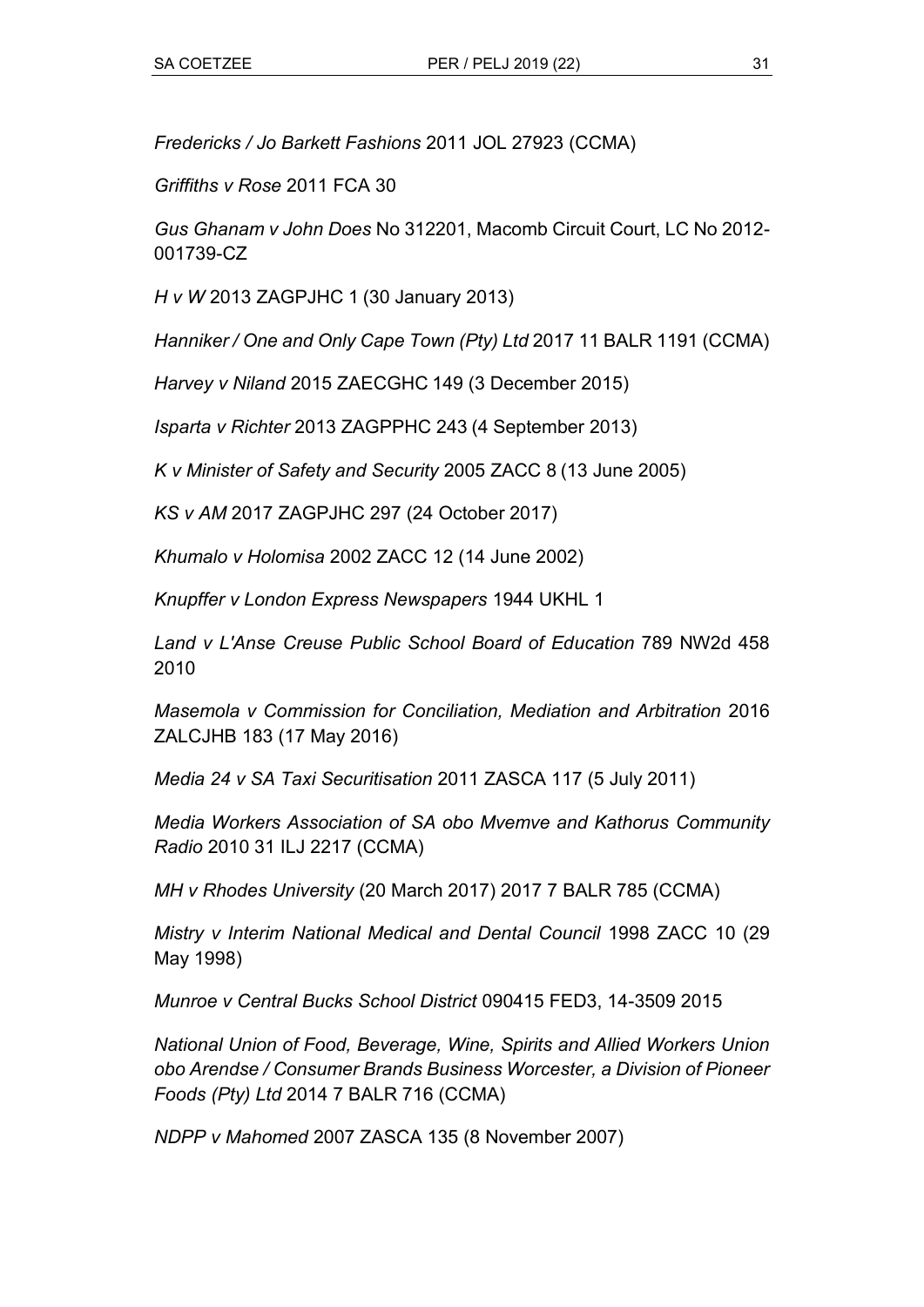*Pehlani v Minister of Police* 2014 ZAWCHC 146 (25 September 2014)

*Pritchard v Van Nes* 2016 BCSC 686

*Protea Technology Ltd v Wainer* 1997 9 BCLR 1225 (W)

*Sedick v Krisray (Pty) Ltd* 2011 8 BALR 879 (CCMA)

*Smith v Partners in Sexual Health (Non-profit)* 2011 32 ILJ 1470 (CCMA)

*South Africa Associated Newspapers Ltd v Estate Pelser* 1975 4 SA 797 (A)

*South African Human Rights Commission obo South African Jewish Board of Deputies v Masuku* 2017 ZAEQC 1 (29 June 2017)

*Spanierman v Hughes* 576 F Supp 2d 292 2008

*State of Wisconsin v Ebersold* 2007 WI APP 232

*Toker Bros (Pty) Ltd and Keyser* 2005 26 ILJ 1366 (CCMA)

*US v Mereglido* 2012 WL 3264501 SDNY Aug 10, 2012

### **Legislation**

*Constitution of the Republic of South Africa*, 1996

*Electronic Communications and Transactions Act* 25 of 2002

*Employment of Educators Act* 76 of 1998

*Labour Relations Act* 66 of 1995

*Law of Evidence Amendment Act* 16 of 1988

*Protection of Personal Information Act* 4 of 2013

*Regulation of Interception of Communication and Provision of Communication-related Information Act* 70 of 2002

*South African Council for Educators Act* 31 of 2000

*South African Schools Act* 84 of 1996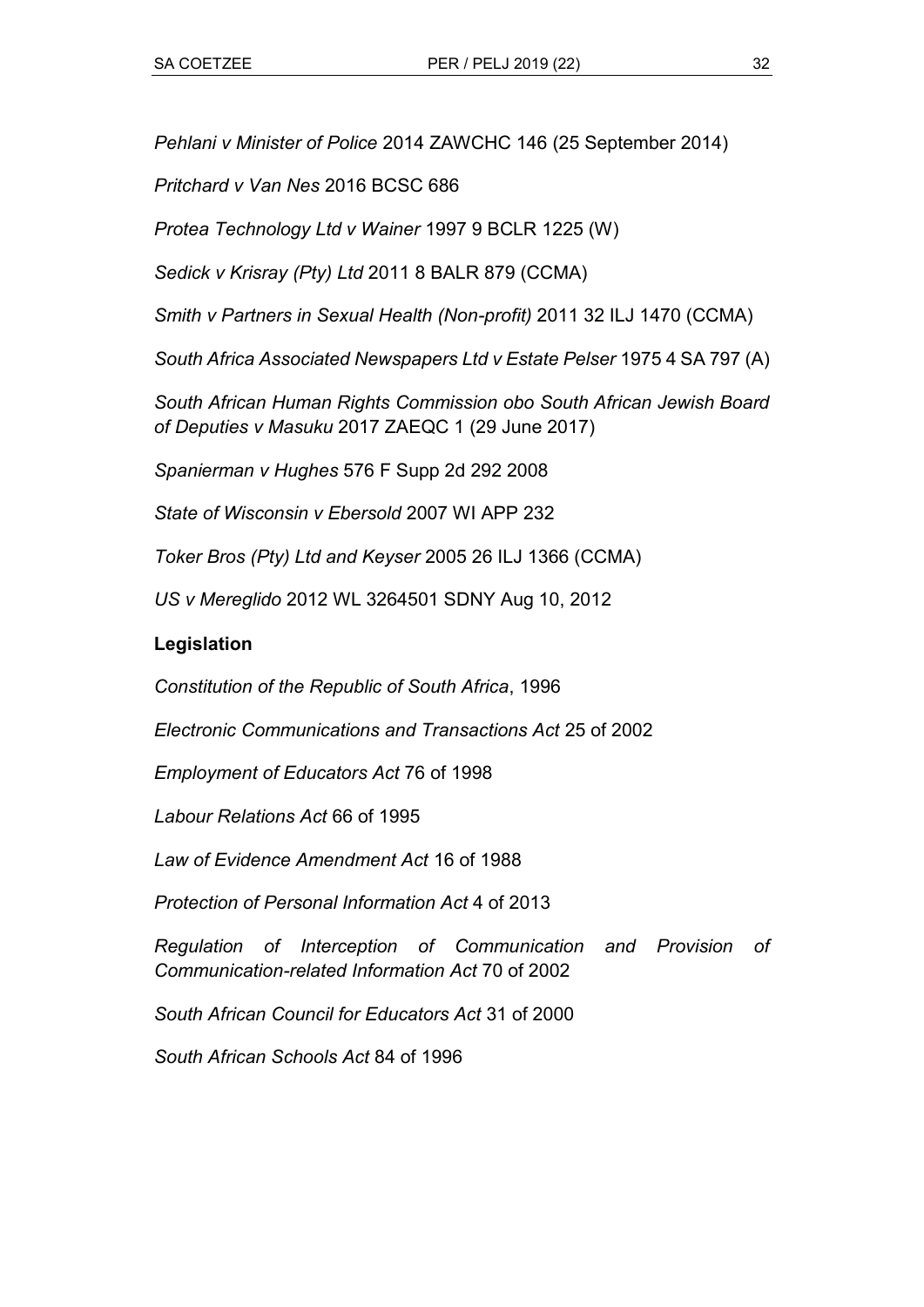### **Internet sources**

Alfreds 2015 [https://www.fin24.com/Tech/News/Privacy-is-dead-on-social](https://www.fin24.com/Tech/News/Privacy-is-dead-on-social-media-legal-expert-20151016)[media-legal-expert-20151016](https://www.fin24.com/Tech/News/Privacy-is-dead-on-social-media-legal-expert-20151016)

Alfreds D 2015 "Privacy is Dead on Social Media – Legal Expert" *Fin24* (16 October 2015) [https://www.fin24.com/Tech/News/Privacy-is-dead-on](https://www.fin24.com/Tech/News/Privacy-is-dead-on-social-media-legal-expert-20151016)[social-media-legal-expert-20151016](https://www.fin24.com/Tech/News/Privacy-is-dead-on-social-media-legal-expert-20151016) accessed 30 October 2018

Amedie 2015 [http://scholarcommons.scu.edu/engl\\_176/2](http://scholarcommons.scu.edu/engl_176/2) Amedie J 2015 *The Impact of Social Media on Society* [http://scholarcommons.scu.edu/engl\\_176/2](http://scholarcommons.scu.edu/engl_176/2) accessed 3 November 2018

Beaver *et al* 2013 https://www.americanbar.org/content/dam/aba/ administrative/litigation/materials/aba-annual-2013/written\_materials/15\_ 1\_social\_media\_evidence.authcheckdam.pdf

Beaver GL *et al* 2013 *Social Media Evidence: How to Find It and How to Use It* https://www.americanbar.org/content/dam/aba/administrative /litigation/materials/aba-annual-2013/written\_materials/15\_1\_social\_media \_evidence.authcheckdam.pdf accessed 30 October 2018

Davey 2015<http://www.golegal.co.za/social-media-in-the-workplace/> Davey R 2015 "Social media in the workplace" GoLegal Industry News and *Insights* (13 November 2015) [http://www.golegal.co.za/social-media-in-the](http://www.golegal.co.za/social-media-in-the-workplace/)[workplace/](http://www.golegal.co.za/social-media-in-the-workplace/) accessed 3 November 2018

Davey 2016 [https://www.golegal.co.za/off-duty-misconduct-in-the-age-of](https://www.golegal.co.za/off-duty-misconduct-in-the-age-of-social-media/)[social-media/](https://www.golegal.co.za/off-duty-misconduct-in-the-age-of-social-media/)

Davey R 2016 "Off duty misconduct in the age of social media" GoLegal *Industry News and Insights* (15 February 2016) <https://www.golegal.co.za/off-duty-misconduct-in-the-age-of-social-media/> accessed 3 November 2018

Du Toit 2018 [https://labourguide.co.za/most-recent/1358-social-media](https://labourguide.co.za/most-recent/1358-social-media-guidelines-on-the-policy-for-employees-using-social-media-for-non-business-purposes)[guidelines-on-the-policy-for-employees-using-social-media-for-non](https://labourguide.co.za/most-recent/1358-social-media-guidelines-on-the-policy-for-employees-using-social-media-for-non-business-purposes)[business-purposes](https://labourguide.co.za/most-recent/1358-social-media-guidelines-on-the-policy-for-employees-using-social-media-for-non-business-purposes)

Du Toit J 2018 *Social Media: Guidelines on the Policy for Employers Using Social Media for Non-business Purposes* [https://labourguide.co.za/most](https://labourguide.co.za/most-recent/1358-social-media-guidelines-on-the-policy-for-employees-using-social-media-for-non-business-purposes)[recent/1358-social-media-guidelines-on-the-policy-for-employees-using](https://labourguide.co.za/most-recent/1358-social-media-guidelines-on-the-policy-for-employees-using-social-media-for-non-business-purposes)[social-media-for-non-business-purposes](https://labourguide.co.za/most-recent/1358-social-media-guidelines-on-the-policy-for-employees-using-social-media-for-non-business-purposes) accessed 3 November 2018

ELRC 2018<http://www.elrc.org.za/awards/case-no-elrc97-1617gp> Education Labour Relations Council 2018 *Arbitration Award ELRC97- 16/17GP: NAPTOSA obo Makhaphela Khayalethu Stephen / South West*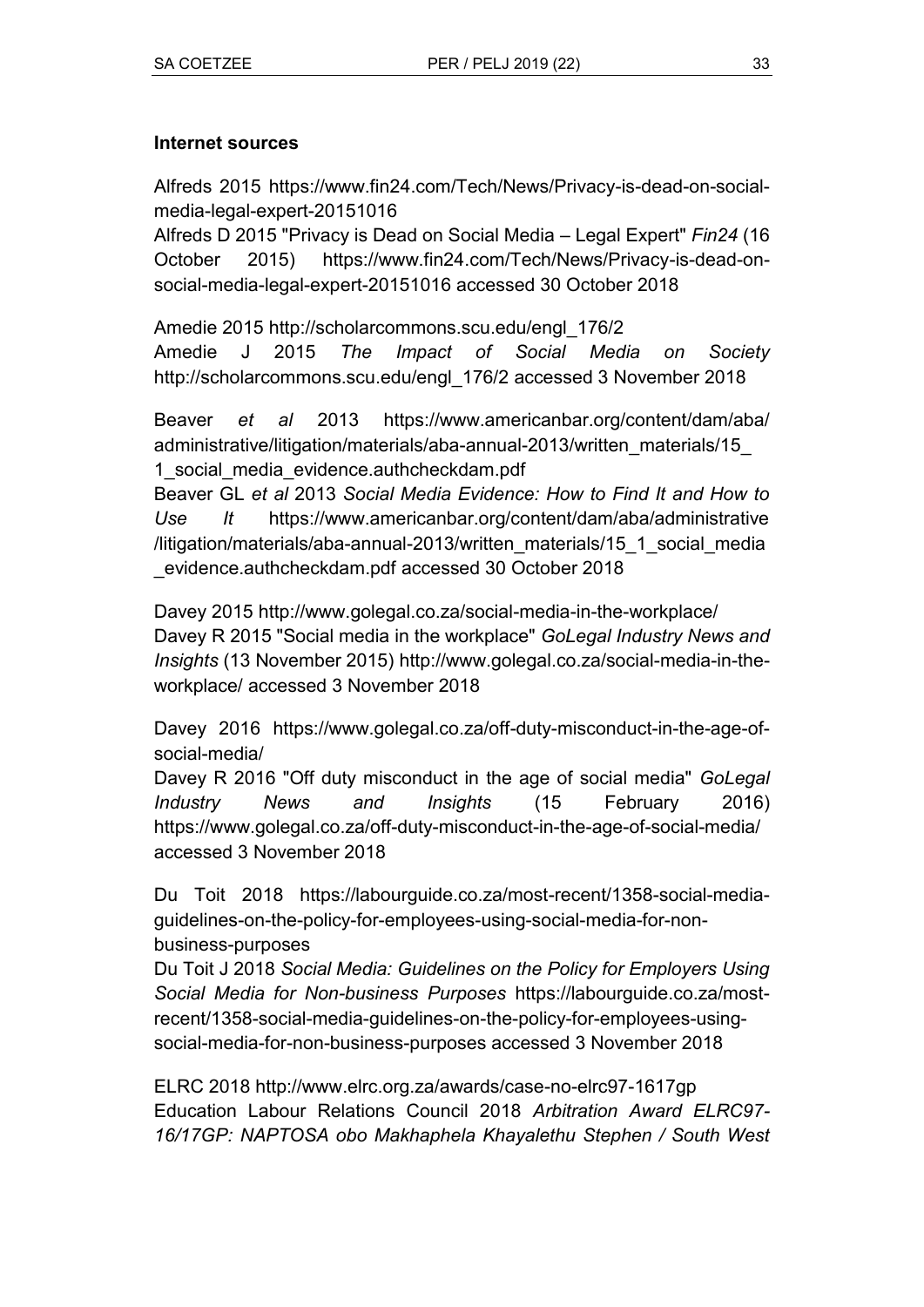*Gauteng TVET College and Department of Higher Education and Training* <http://www.elrc.org.za/awards/case-no-elrc97-1617gp> accessed 30 October 2018

ELRC 2018<http://www.elrc.org.za/awards/case-no-pses434-1617-kzn-0> Education Labour Relations Council 2018 *Arbitration Award PSES434- 16/17 KZN: Zungu / Department of Education – KwaZulu-Natal* <http://www.elrc.org.za/awards/case-no-pses434-1617-kzn-0> accessed 3 November 2018

Facebook 2018<https://www.facebook.com/principles.php> Facebook 2018 *Facebook Principles* https://www.facebook.com /principles.php accessed 4 November 2018

Griessel 2018 [https://www.labourguide.co.za/recent-articles/50-new/most](https://www.labourguide.co.za/recent-articles/50-new/most-recent-publications/2547-using-emoji-s-when-the-smiley-becomes-serious)[recent-publications/2547-using-emoji-s-when-the-smiley-becomes-serious](https://www.labourguide.co.za/recent-articles/50-new/most-recent-publications/2547-using-emoji-s-when-the-smiley-becomes-serious) Griessel J 2018 *Using Emoji's – When the Smiley Becomes Serious* [https://www.labourguide.co.za/recent-articles/50-new/most-recent](https://www.labourguide.co.za/recent-articles/50-new/most-recent-publications/2547-using-emoji-s-when-the-smiley-becomes-serious)[publications/2547-using-emoji-s-when-the-smiley-becomes-serious](https://www.labourguide.co.za/recent-articles/50-new/most-recent-publications/2547-using-emoji-s-when-the-smiley-becomes-serious) accessed 10 November 2018

Merriam-Webster.com date unknown [https://www.merriam](https://www.merriam-webster.com/dictionary/social%20media)[webster.com/dictionary/social%20media](https://www.merriam-webster.com/dictionary/social%20media)

Merriam-Webster.com date unknown *Social Media* [https://www.merriam](https://www.merriam-webster.com/dictionary/social%20media)[webster.com/dictionary/social%20media](https://www.merriam-webster.com/dictionary/social%20media) accessed 3 November 2018

Millard and Bascerano 2016 *PELJ* http://dx.doi.org/10.17159/1727- 3781/2016/v19i0a555

Millard D and Bascerano EG "Employers' Statutory Vicarious Liability in terms of the Protection of Personal Information Act<sup>"</sup> 2016 *PELJ* <http://dx.doi.org/10.17159/1727-3781/2016/v19i0a555> (accessed 30 October 2018)

National School Public Relations Association date unknown <https://www.nspra.org/cap>

National School Public Relations Association date unknown *School Public Relations: The Essential Ingredient to Student and School Success* <https://www.nspra.org/cap> 3 November 2018

Njilo and Chambers 2018 [https://www.timeslive.co.za/news/south](https://www.timeslive.co.za/news/south-africa/2018-08-15-lecturer-in-facebook-row-faces-urgent-suspension-uct-insists/)[africa/2018-08-15-lecturer-in-facebook-row-faces-urgent-suspension-uct](https://www.timeslive.co.za/news/south-africa/2018-08-15-lecturer-in-facebook-row-faces-urgent-suspension-uct-insists/)[insists/](https://www.timeslive.co.za/news/south-africa/2018-08-15-lecturer-in-facebook-row-faces-urgent-suspension-uct-insists/)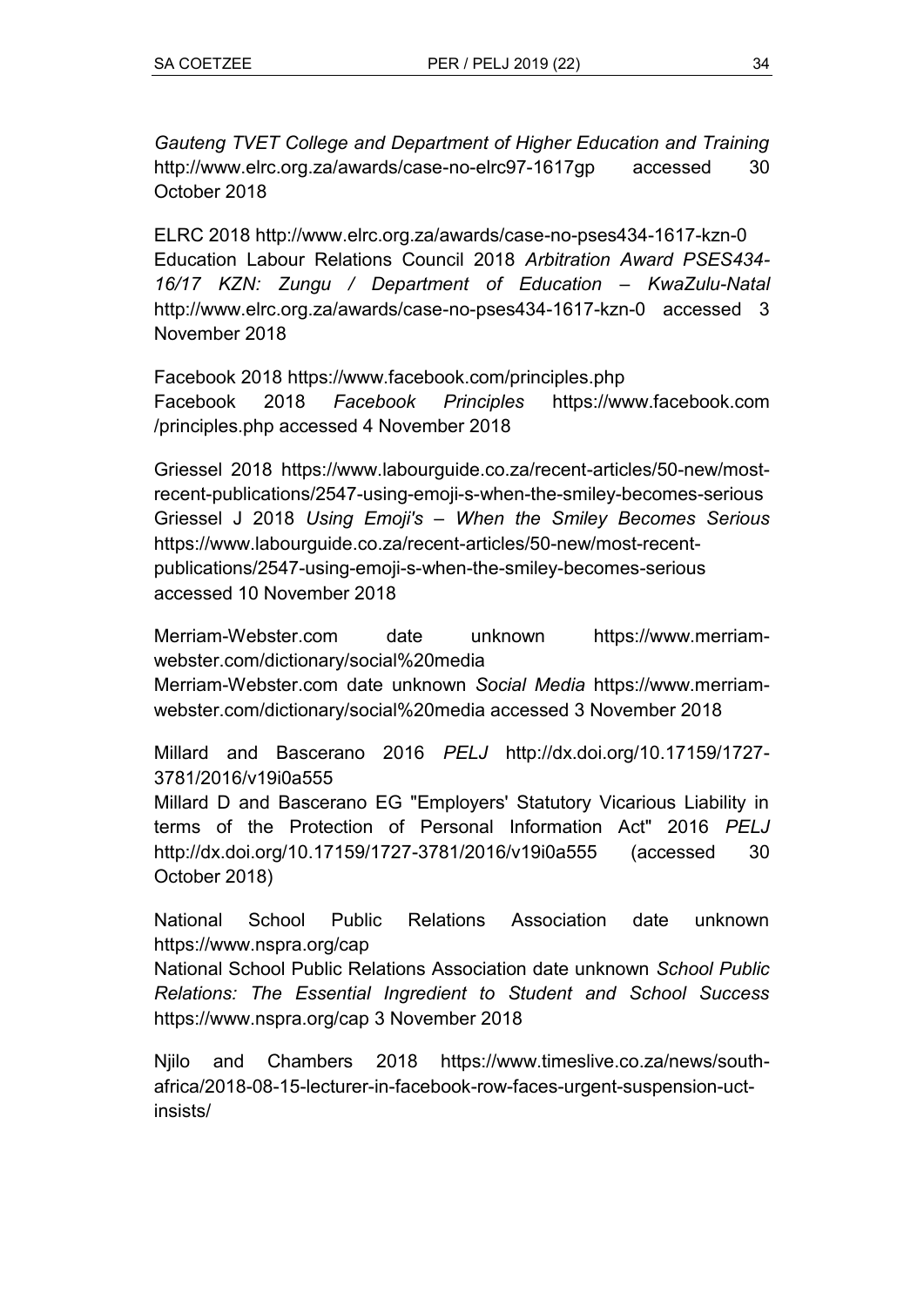Njilo N and Chambers D 2018 "Lecturer in Facebook Row Faces Urgent Suspension, UCT insists" Times Live South Africa (15 August 2018) [https://www.timeslive.co.za/news/south-africa/2018-08-15-lecturer-in](https://www.timeslive.co.za/news/south-africa/2018-08-15-lecturer-in-facebook-row-faces-urgent-suspension-uct-insists/)[facebook-row-faces-urgent-suspension-uct-insists/](https://www.timeslive.co.za/news/south-africa/2018-08-15-lecturer-in-facebook-row-faces-urgent-suspension-uct-insists/) accessed 3 November 2018

Roos and Slabbert 2014 *PELJ* <http://dx.doi.org/10.4314/pelj.v17i6.18> Roos A and Slabbert M 2014 "Defamation on Facebook: *Isparta v Richter* 2013 6 SA 529 (GP)ʺ *PELJ* 2844-2868 http://dx.doi.org/10.4314/ pelj.v17i6.18 accessed 6 November 2018

SACE 2001 https://www.sace.org.za/assets/documents/uploads/sace \_24644-2017-02-08-Code%20of%20ethics%20Brochure%20FINAL%20 PRINT%205%20SEPT.pdf

South African Council for Educators 2001 *Code of Professional Ethics* https://www.sace.org.za/assets/documents/uploads/sace\_24644-2017-02- 08-Code%20of%20ethics%20Brochure%20FINAL%20PRINT%205% 20SEPT.pdf accessed 3 November 2018

Shange 2016 http://www.news24.com/SouthAfrica/News/yes-your-bosscan-fire-you-for-social-media-posts-attorney-20160202 Shange N 2016 "Yes, your Boss can Fire you for Social Media Posts -Attorney'' **News24** (2 February 2016) [http://www.news24.com/SouthAfrica/News/yes-your-boss-can-fire-you-for](http://www.news24.com/SouthAfrica/News/yes-your-boss-can-fire-you-for-social-media-posts-attorney-20160202)[social-media-posts-attorney-20160202](http://www.news24.com/SouthAfrica/News/yes-your-boss-can-fire-you-for-social-media-posts-attorney-20160202) accessed 3 November 2018

Swales 2018 *PELJ* http://dx.doi.org/1 0.17159/1727-3781/2018/v21i0a4496 Swales L 2018 "An Analysis of the Regulatory Environment Governing Hearsay Electronic Evidence in South Africa: Suggestions for Reform **-** Part Twoʺ 2018 *PELJ* 1-34 http://dx.doi.org/1 0.17159/1727- 3781/2018/v21i0a4496 accessed 7 November 2018

Thomas 2018 [https://www.thenational.ae/opinion/comment/there-s](https://www.thenational.ae/opinion/comment/there-s-strength-of-hate-in-numbers-on-social-media-1.763908)[strength-of-hate-in-numbers-on-social-media-1.763908](https://www.thenational.ae/opinion/comment/there-s-strength-of-hate-in-numbers-on-social-media-1.763908)

Thomas J 2018 ʺThere's Strength of Hate in Numbers on Social Mediaʺ *The National* (26 August 2018) https://www.thenational.ae/opinion/comment/ there-s-strength-of-hate-in-numbers-on-social-media-1.763908 accessed 3 November 2018

Van Vuuren 2015 https://www.werksmans.com/wp-content/ uploads/2015/11/044191-WERKSMANS-legal-nov-legal-impacts.pdf Van Vuuren N 2015 "The Legal Impact of Social Media Networks -International Trendsʺ *Legal Brief* (November 2015)